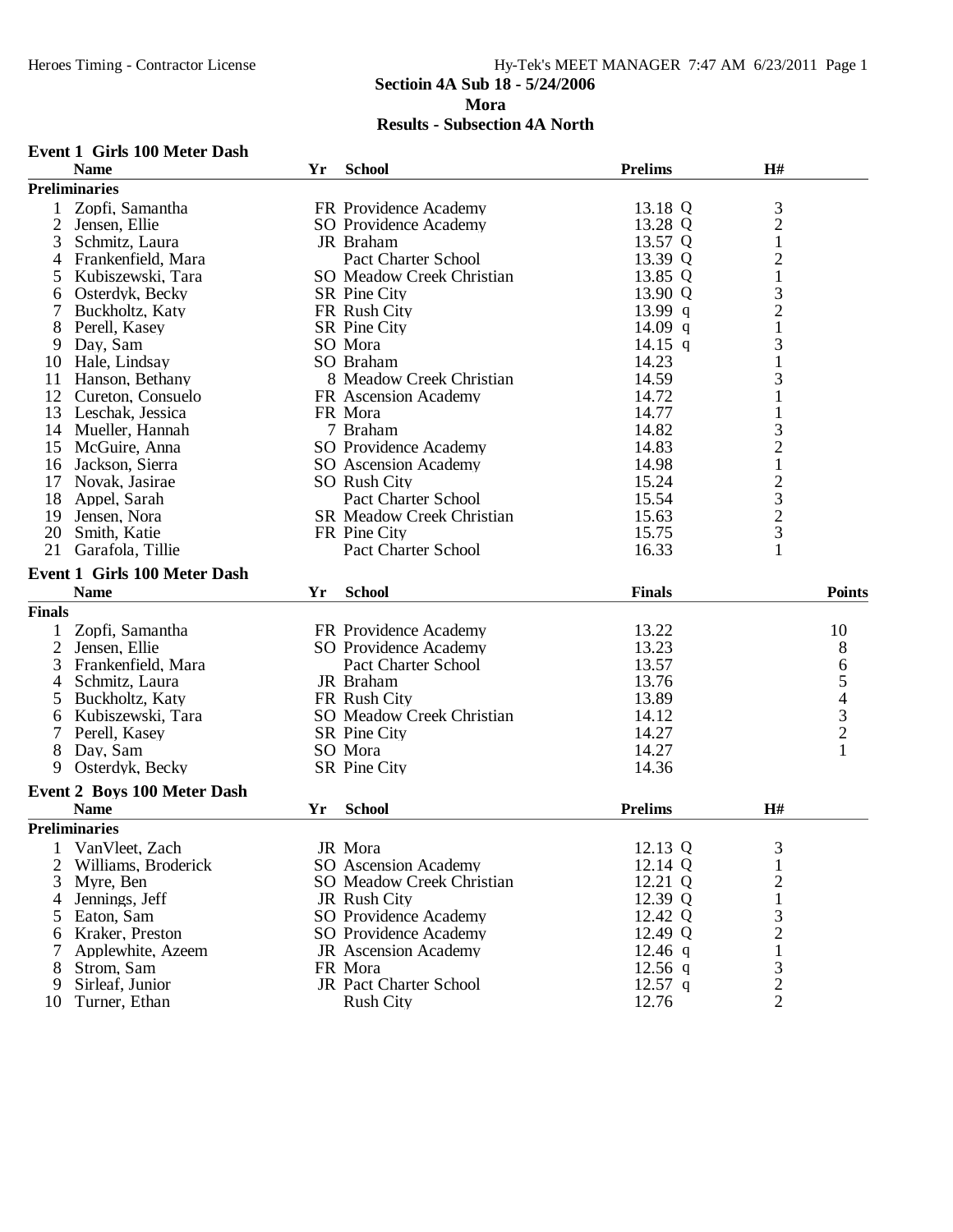**Mora**

|                | Preliminaries  (Event 2 Boys 100 Meter Dash) |    |                                  |                |                                            |               |
|----------------|----------------------------------------------|----|----------------------------------|----------------|--------------------------------------------|---------------|
|                | <b>Name</b>                                  | Yr | <b>School</b>                    | <b>Prelims</b> | H#                                         |               |
|                | 11 Dimberio, Josh                            |    | 6 Braham                         | 12.85          | $\mathbf{1}$                               |               |
|                | 12 Strusz, Logan                             |    | 8 Pine City                      | 12.86          | 3                                          |               |
|                | 13 Johnson, Isaac                            |    | 8 Pine City                      | 13.01          | 1                                          |               |
|                | 14 Hollie, Jessie                            |    | SO Ascension Academy             | 13.07          | $\mathbf{1}$                               |               |
|                | 15 Waag, Tyson                               |    | JR Providence Academy            | 13.26          | 3                                          |               |
|                | 16 Schmitz, Brad                             |    | SR Braham                        | 13.37          | $\overline{c}$                             |               |
| 17             | Franzen, Josh                                |    | 8 Meadow Creek Christian         | 13.79          | 3                                          |               |
|                | <b>Event 2 Boys 100 Meter Dash</b>           |    |                                  |                |                                            |               |
|                | <b>Name</b>                                  | Yr | <b>School</b>                    | <b>Finals</b>  |                                            | <b>Points</b> |
| <b>Finals</b>  |                                              |    |                                  |                |                                            |               |
| 1              | VanVleet, Zach                               |    | JR Mora                          | 11.95          |                                            | 10            |
| $\overline{c}$ | Williams, Broderick                          |    | SO Ascension Academy             | 12.04          |                                            | 8             |
| 3              | Myre, Ben                                    |    | <b>SO</b> Meadow Creek Christian | 12.19          |                                            | 6             |
| 4              | Applewhite, Azeem                            |    | <b>JR</b> Ascension Academy      | 12.29          |                                            | 4.50          |
| 4              | Eaton, Sam                                   |    | SO Providence Academy            | 12.29          |                                            | 4.50          |
| 6              | Jennings, Jeff                               |    | JR Rush City                     | 12.37          |                                            |               |
|                | Kraker, Preston                              |    | SO Providence Academy            | 12.54          |                                            | $\frac{3}{2}$ |
| 8              | Strom, Sam                                   |    | FR Mora                          | 12.57          |                                            | $\mathbf{1}$  |
| 9              | Sirleaf, Junior                              |    | JR Pact Charter School           | 12.57          |                                            |               |
|                | <b>Event 3 Girls 200 Meter Dash</b>          |    |                                  |                |                                            |               |
|                | <b>Name</b>                                  | Yr | <b>School</b>                    | <b>Finals</b>  | H#                                         | <b>Points</b> |
| <b>Finals</b>  |                                              |    |                                  |                |                                            |               |
|                |                                              |    |                                  |                |                                            |               |
| 1              | Jensen, Kaitelin                             |    | <b>SR</b> Providence Academy     | 27.12          | 3                                          | 10            |
| $\overline{2}$ | Wollum, Nicole                               |    | FR Mora                          | 27.14          | 3                                          | 8             |
| 3              | Schmitz, Laura                               |    | JR Braham                        | 27.61          | 3<br>3                                     | 65432         |
| 4              | Branzovsky, Emily                            |    | SO Pine City                     | 28.06          |                                            |               |
| 5              | Saxton, Alex                                 |    | <b>SR Rush City</b>              | 28.08          | 3                                          |               |
| 6              | Day, Sam                                     |    | SO Mora                          | 28.14          | 3                                          |               |
| 7              | Huot, Katie                                  |    | SO Providence Academy            | 28.64          | $\frac{2}{3}$                              |               |
| 8              | Kubiszewski, Tara                            |    | <b>SO</b> Meadow Creek Christian | 28.77          |                                            |               |
| 9              | Carter, Danielle                             |    | 8 Meadow Creek Christian         | 28.84          |                                            |               |
|                | 10 Hanson, Bethany                           |    | 8 Meadow Creek Christian         | 29.50          | $\overline{c}$                             |               |
|                | 11 Cureton, Consuelo                         |    | FR Ascension Academy             | 29.76          | $\,1$                                      |               |
|                | 12 Gullickson, Derra                         |    | JR Rush City                     | 29.94          |                                            |               |
|                | 13 Hale, Joanna                              |    | 7 Braham                         | 30.08          | $\begin{array}{c} 2 \\ 2 \\ 2 \end{array}$ |               |
| 14             | Johnson, Amy                                 |    | FR Pact Charter School           | 30.71          |                                            |               |
|                | 15 Hughes, Kerri                             |    | 8 Pine City                      | 30.87          |                                            |               |
|                | 16 Kolke, Jenna                              |    | 8 Braham                         | 31.27          | $\mathbf{I}$                               |               |
| 17             | Rogers, Becca                                |    | JR Rush City                     | 31.33          | $\overline{c}$                             |               |
| 18             | McGuire, Anna                                |    | SO Providence Academy            | 31.39          | $\overline{c}$                             |               |
| 19             | Smith, Katie                                 |    | FR Pine City                     | 31.84          | 1                                          |               |
| 20             | Whorton, Angela                              |    | <b>SO Pact Charter School</b>    | 32.65          | 1                                          |               |
|                | <b>Event 4 Boys 200 Meter Dash</b>           |    |                                  |                |                                            |               |
|                | <b>Name</b>                                  | Yr | <b>School</b>                    | <b>Finals</b>  | H#                                         | <b>Points</b> |
| <b>Finals</b>  |                                              |    |                                  |                |                                            |               |
| 1              | Mignard, Ethan                               |    | JR Meadow Creek Christian        | 22.43          | 3                                          | 10            |
| $\overline{2}$ | Carlson, Cole                                |    | SR Mora                          | 23.34          | 3                                          | 8             |
|                |                                              |    |                                  |                |                                            |               |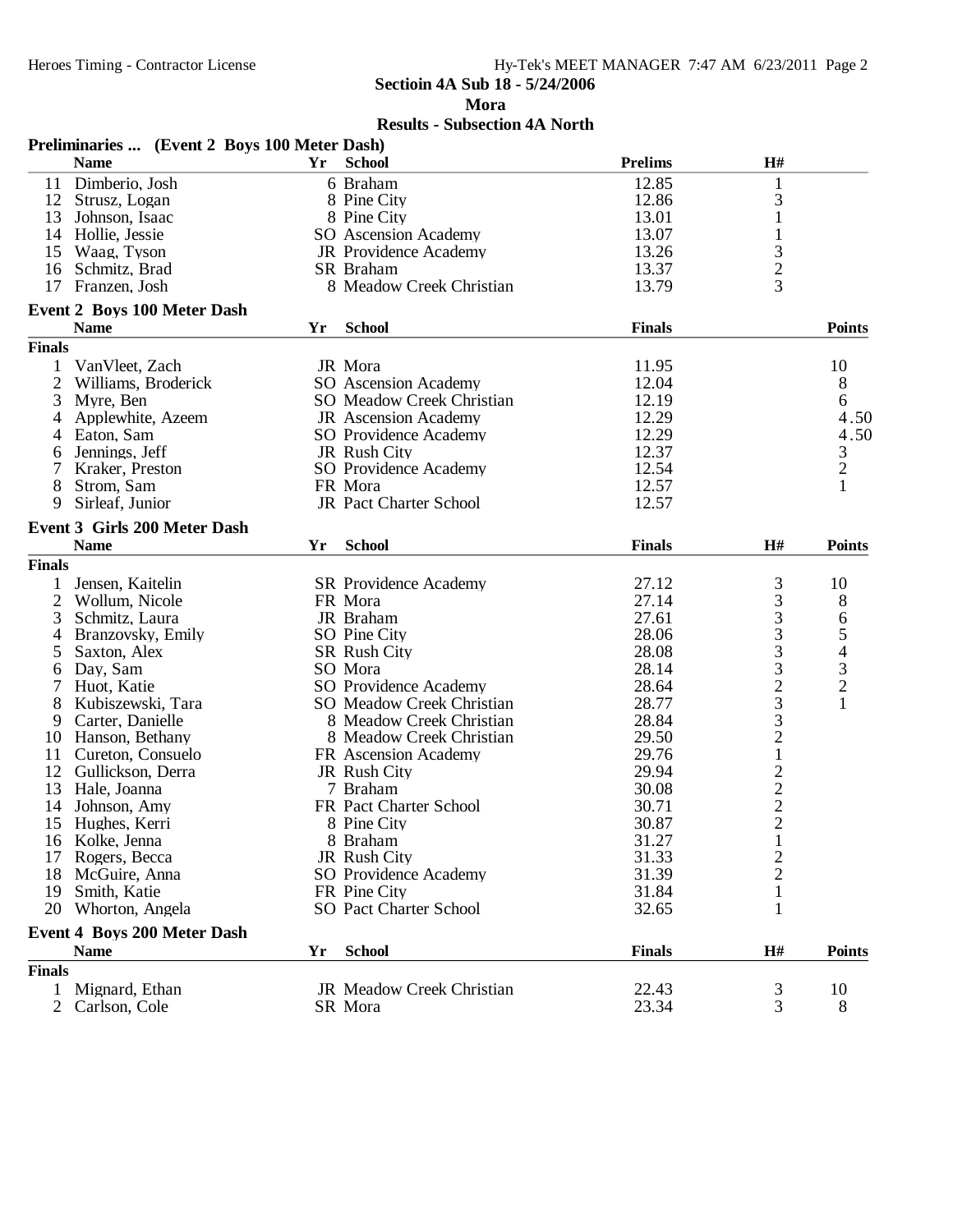**Mora**

|                | Finals  (Event 4 Boys 200 Meter Dash) |    |                                  |               |                 |                                                 |
|----------------|---------------------------------------|----|----------------------------------|---------------|-----------------|-------------------------------------------------|
|                | <b>Name</b>                           | Yr | <b>School</b>                    | <b>Finals</b> | H#              | <b>Points</b>                                   |
| 3              | VanVleet, Zach                        |    | JR Mora                          | 24.03         | 3               | 6                                               |
| 4              | Williams, Broderick                   |    | SO Ascension Academy             | 24.66         | 1               |                                                 |
| 5              | Johnson, Jordan                       |    | FR Mora                          | 25.09         |                 | $\begin{array}{c} 5 \\ 4 \\ 3 \\ 2 \end{array}$ |
| 6              | Sheppard, Jeremy                      |    | SO Providence Academy            | 25.11         | $\frac{2}{3}$   |                                                 |
| 7              | Haugen, Ben                           |    | <b>SR Meadow Creek Christian</b> | 25.63         | 3               |                                                 |
| 8              | Johnson, Tyler                        |    | JR Braham                        | 25.70         | 3               | $\mathbf{1}$                                    |
| 9              | Hansen, Haakon                        |    | FR Pine City                     | 25.83         |                 |                                                 |
| 10             | Wanous, Dan                           |    | JR Providence Academy            | 25.88         | $2322$<br>$221$ |                                                 |
|                | 11 Lee, Robert                        |    | JR Pact Charter School           | 26.15         |                 |                                                 |
|                | 12 Scheffer, Dan                      |    | SO Rush City                     | 26.46         |                 |                                                 |
| 13             | Turner, Ethan                         |    | <b>Rush City</b>                 | 26.73         |                 |                                                 |
| 14             | Anderson, EJ                          |    | <b>Ascension Academy</b>         | 26.87         |                 |                                                 |
| 15             | Waag, Tyson                           |    | JR Providence Academy            | 26.93         | 3               |                                                 |
| 16             | Hollie, Jesse                         |    | SO Ascension Academy             | 27.09         | $\mathbf{1}$    |                                                 |
|                | 17 Rustad, Blake                      |    | SO Rush City                     | 27.55         | $\overline{c}$  |                                                 |
|                |                                       |    |                                  |               |                 |                                                 |
| 18             | Whorton, Mitchel                      |    | <b>Pact Charter School</b>       | 27.94         | $\mathbf{1}$    |                                                 |
|                | <b>Event 5 Girls 400 Meter Dash</b>   |    |                                  |               |                 |                                                 |
|                | <b>Name</b>                           | Yr | <b>School</b>                    | <b>Finals</b> | H#              | <b>Points</b>                                   |
| <b>Finals</b>  |                                       |    |                                  |               |                 |                                                 |
|                | 1 Fregeau, Courtney                   |    | 8 Meadow Creek Christian         | 61.67         | 3               | 10                                              |
| 2              | Wollum, Nicole                        |    | FR Mora                          | 62.13         | 3               | 8                                               |
| 3              | Branzovsky, Emily                     |    | SO Pine City                     | 63.09         |                 |                                                 |
| 4              | Scheil, Susan                         |    | FR Meadow Creek Christian        | 63.91         | $\frac{3}{3}$   | 65432                                           |
| 5              | Holznagel, Ashley                     |    | SR Mora                          | 63.97         | $\frac{3}{3}$   |                                                 |
| 6              | Dahlman, Hannah                       |    | 7 Braham                         | 64.59         |                 |                                                 |
| 7              | Young, Ashley                         |    | FR Meadow Creek Christian        | 65.27         | 3               |                                                 |
| 8              | Kirchberg, Danielle                   |    | FR Rush City                     | 66.56         |                 | $\mathbf{1}$                                    |
| 9              | Gullickson, Derra                     |    | JR Rush City                     | 67.38         | 23222           |                                                 |
| 10             | Turnquist, Molly                      |    | SR Braham                        | 68.49         |                 |                                                 |
| 11             | Tamosuinas, Lexie                     |    | JR Providence Academy            | 69.50         |                 |                                                 |
| 12             | Tamosuinas, Ava                       |    | FR Providence Academy            | 71.07         |                 |                                                 |
| 13             | Rogers, Becca                         |    | JR Rush City                     | 72.13         |                 |                                                 |
|                | Event 6 Boys 400 Meter Dash           |    |                                  |               |                 |                                                 |
|                | <b>Name</b>                           | Yr | <b>School</b>                    | <b>Finals</b> | H#              | <b>Points</b>                                   |
| <b>Finals</b>  |                                       |    |                                  |               |                 |                                                 |
|                | Mignard, Ethan                        |    | JR Meadow Creek Christian        | 49.86         | 3               | 10                                              |
| $\overline{2}$ | Carlson, Cole                         |    | SR Mora                          | 50.91         | 3               | 8                                               |
| 3              | Jokinen, Cole                         |    | FR Braham                        | 55.72         | 3               | 6                                               |
| 4              | Carmichael, Justin                    |    | SO Rush City                     | 56.16         |                 | 5                                               |
|                |                                       |    | JR Pact Charter School           |               | $\frac{2}{2}$   | $\overline{\mathcal{L}}$                        |
| 5              | Sirleaf, Junior                       |    |                                  | 56.40         |                 |                                                 |
| 6              | Lee, Robert                           |    | <b>JR</b> Pact Charter School    | 56.51         |                 | $\frac{3}{2}$                                   |
| 7              | Warfield, James                       |    | JR Rush City                     | 56.65         | 3               |                                                 |
| 8              | Sheppard, Jeremy                      |    | SO Providence Academy            | 57.31         | 1               | 1                                               |
| 9              | Boland, Josh                          |    | JR Pine City                     | 57.37         | $\frac{3}{2}$   |                                                 |
| 10             | Kollodge, Tom                         |    | <b>SO Pact Charter School</b>    | 57.61         |                 |                                                 |
| 11             | Jokinen, Eric                         |    | FR Braham                        | 58.03         |                 |                                                 |
| 12             | Attiia, Andrew                        |    | JR Meadow Creek Christian        | 59.95         | $\overline{c}$  |                                                 |
| 13             | Anderson, EJ                          |    | <b>Ascension Academy</b>         | 61.59         | $\mathbf{1}$    |                                                 |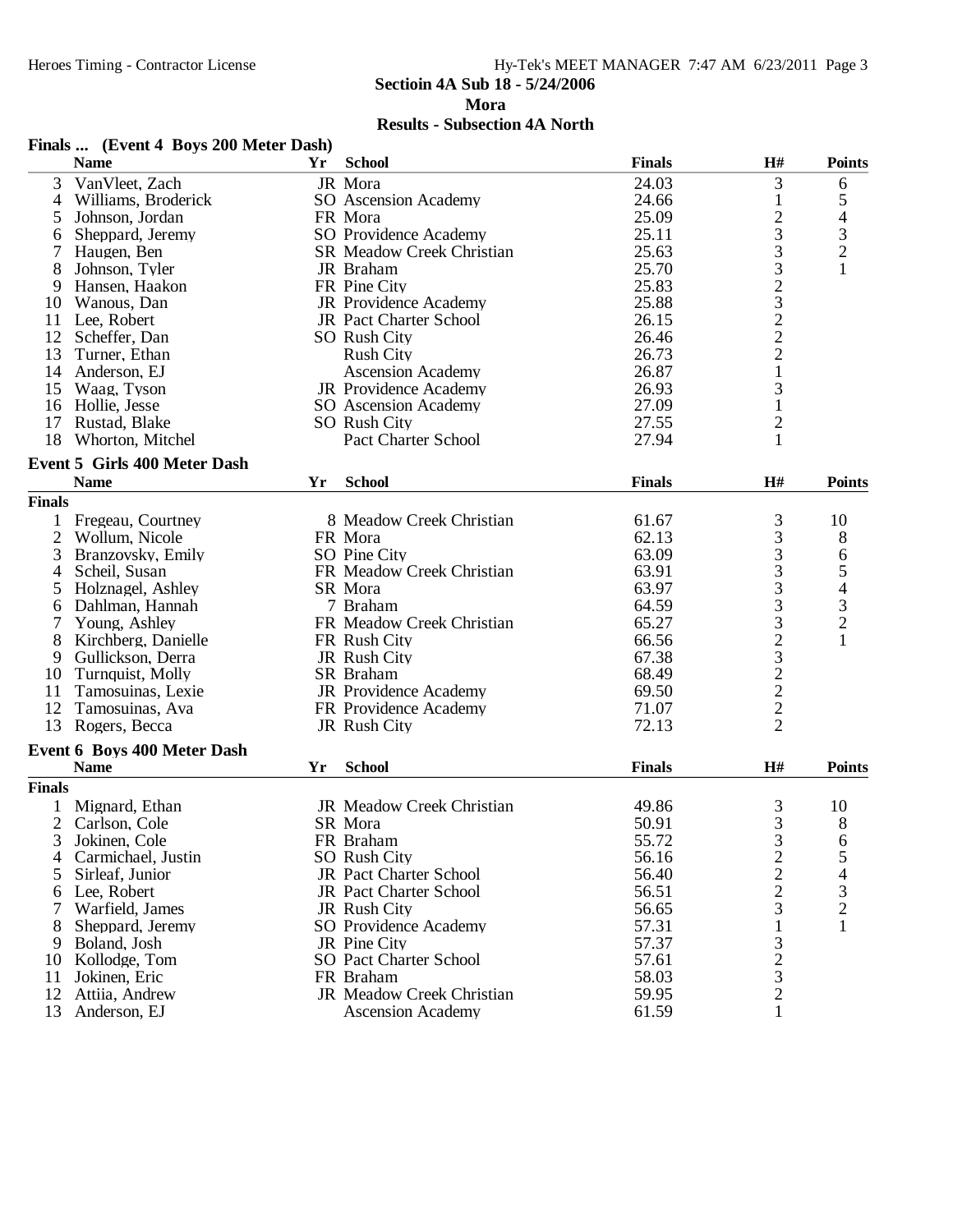#### **Sectioin 4A Sub 18 - 5/24/2006 Mora Results - Subsection 4A North**

|                | Finals  (Event 6 Boys 400 Meter Dash) |    |                                  |               |                |               |
|----------------|---------------------------------------|----|----------------------------------|---------------|----------------|---------------|
|                | <b>Name</b>                           | Yr | <b>School</b>                    | <b>Finals</b> | H#             | <b>Points</b> |
|                | 14 Splett, Ben                        |    | FR Pine City                     | 61.60         | $\overline{c}$ |               |
|                | 15 Gregoire, Geoff                    |    | SO Pine City                     | 61.93         | $\frac{2}{2}$  |               |
|                | 16 Hansmann, Linden                   |    | SR Rush City                     | 62.67         |                |               |
|                | 17 Berndt, Kyle                       |    | JR Meadow Creek Christian        | 63.55         | 1              |               |
|                | <b>Event 7 Girls 800 Meter Run</b>    |    |                                  |               |                |               |
|                | <b>Name</b>                           | Yr | <b>School</b>                    | <b>Finals</b> |                | <b>Points</b> |
| <b>Finals</b>  |                                       |    |                                  |               |                |               |
| $\mathbf{1}$   | Chambers, Kit                         |    | FR Providence Academy            | 2:28.34       |                | 10            |
| $\overline{2}$ | Finley, Katie                         |    | SO Providence Academy            | 2:31.22       |                | 8             |
| 3              | Hentges, Michelle                     |    | <b>SO</b> Meadow Creek Christian | 2:34.87       |                |               |
| 4              | Fleming, Kasey                        |    | FR Rush City                     | 2:37.32       |                |               |
| 5              | Balvin, Amber                         |    | 7 Mora                           | 2:38.09       |                |               |
| 6              | Happ, Jessica                         |    | SO Meadow Creek Christian        | 2:40.15       |                |               |
| 7              | Bendickson, Kate                      |    | 7 Braham                         | 2:45.33       |                | 654321        |
| 8              | Lee, Ashton                           |    | FR Pact Charter School           | 2:49.37       |                |               |
| 9              | Olson, Mariah                         |    | JR Mora                          | 2:51.54       |                |               |
| 10             | Moore, Kelly                          |    | JR Rush City                     | 2:51.70       |                |               |
| 11             | Hoffman, Tiffani                      |    | FR Rush City                     | 2:52.69       |                |               |
| 12             | Miche <sup>c</sup> , Tara             |    | FR Pine City                     | 2:56.85       |                |               |
| 13             | Johnson, Debbie                       |    | FR Mora                          | 3:05.63       |                |               |
| 14             | Huggett, Tawnee                       |    | SO Braham                        | 3:08.99       |                |               |
|                | <b>Event 8 Boys 800 Meter Run</b>     |    |                                  |               |                |               |
|                | <b>Name</b>                           | Yr | <b>School</b>                    | <b>Finals</b> |                | <b>Points</b> |
| <b>Finals</b>  |                                       |    |                                  |               |                |               |
| $\mathbf{1}$   | Dahl, Josh                            |    | JR Rush City                     | 2:05.00       |                | 10            |
| $\overline{2}$ | Hendrickson, Max                      |    | JR Providence Academy            | 2:08.94       |                | 8             |
| 3              | Truckenbrod, Neil                     |    | JR Meadow Creek Christian        | 2:11.11       |                |               |
| 4              | Stenberg, Tim                         |    | FR Mora                          | 2:16.26       |                |               |
| 5              | Miche', Tom                           |    | JR Pine City                     | 2:16.59       |                |               |
| 6              | Belkholm, Mike                        |    | SR Mora                          | 2:17.59       |                |               |
| 7              | Anderson, Brady                       |    | <b>SO</b> Meadow Creek Christian | 2:20.06       |                | 654321        |
| 8              | Hanson, Caleb                         |    | SO Meadow Creek Christian        | 2:20.37       |                |               |
| 9              | Osterdyk, Eric                        |    | 8 Pine City                      | 2:23.20       |                |               |
|                | 10 Frost, Josh                        |    | 94 Braham                        | 2:24.43       |                |               |
| 11             | Scheele, Zac                          |    | SO Rush City                     | 2:28.72       |                |               |
| 12             | Johnston, Matt                        |    | SO Providence Academy            | 2:30.68       |                |               |
|                | Event 9 Girls 1600 Meter Run          |    |                                  |               |                |               |
|                | <b>Name</b>                           | Yr | <b>School</b>                    | <b>Finals</b> |                | <b>Points</b> |
| <b>Finals</b>  |                                       |    |                                  |               |                |               |
|                | 1 Finley, Katie                       |    | SO Providence Academy            | 5:22.01       |                | 10            |
| $\overline{2}$ | Chambers, Liz                         |    | FR Providence Academy            | 5:39.47       |                | 8             |
|                | 3 Bahlmann, Ashlee                    |    | 7 Mora                           | 5:46.81       |                |               |
| 4              | Conger, Marie                         |    | JR Providence Academy            | 5:47.62       |                | 654321        |
|                | 5 Amundson, Loni                      |    | SO Mora                          | 5:48.84       |                |               |
| 6              | Aspengren, Abbi                       |    | <b>SO</b> Meadow Creek Christian | 5:52.03       |                |               |
|                | Hestbeck, Laura                       |    | FR Rush City                     | 6:06.24       |                |               |
| 8              | Lee, Ashton                           |    | FR Pact Charter School           | 6:15.06       |                |               |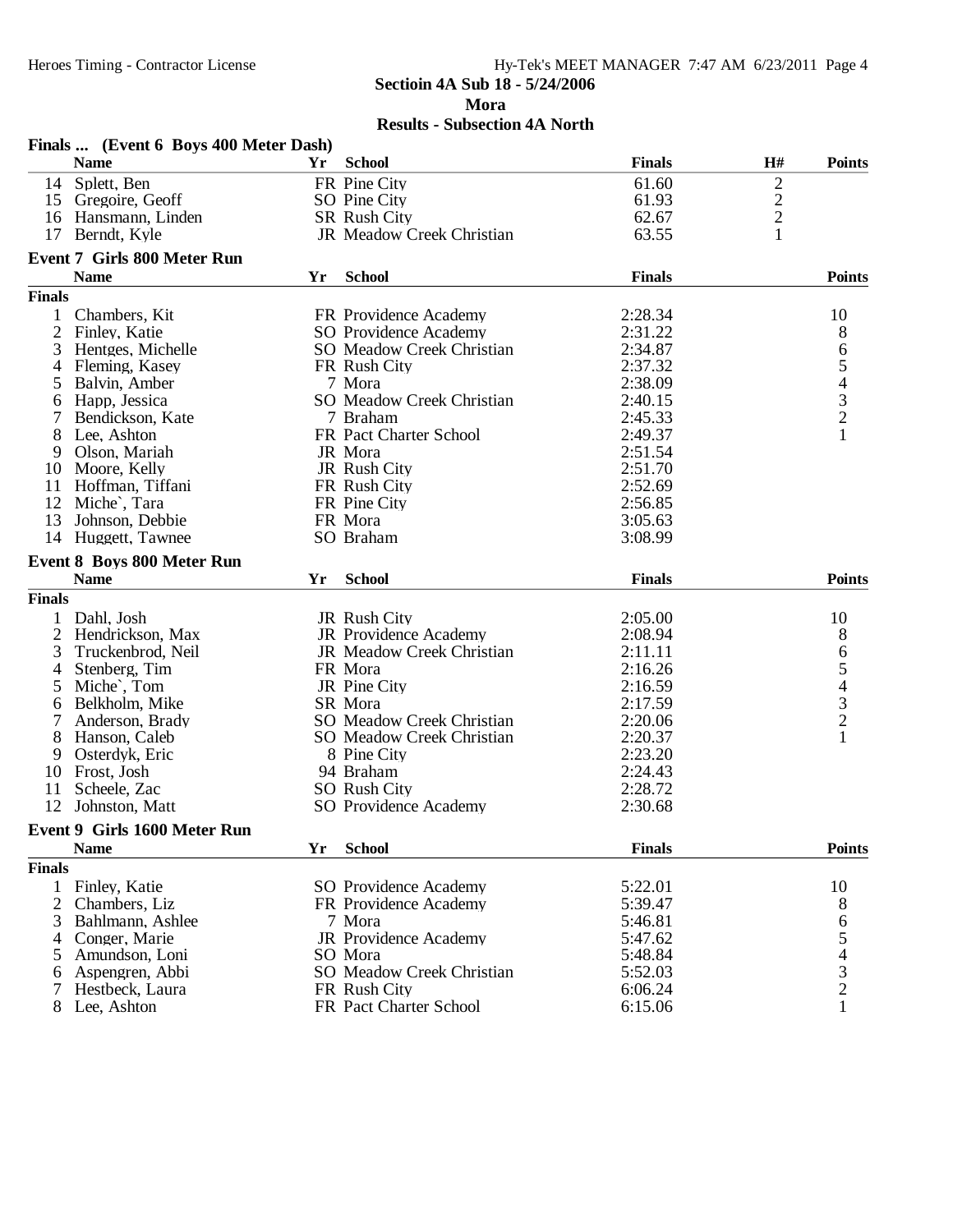#### Heroes Timing - Contractor License Hy-Tek's MEET MANAGER 7:47 AM 6/23/2011 Page 5 **Sectioin 4A Sub 18 - 5/24/2006**

**Mora**

|                | Finals  (Event 9 Girls 1600 Meter Run)  |    |                                  |                |                |                |
|----------------|-----------------------------------------|----|----------------------------------|----------------|----------------|----------------|
|                | <b>Name</b>                             | Yr | <b>School</b>                    | <b>Finals</b>  |                | <b>Points</b>  |
| 9.             | Griffin, Annie                          |    | <b>SO</b> Meadow Creek Christian | 6:23.58        |                |                |
|                | 10 Rogers, Elizabeth                    |    | FR Mora                          | 6:25.43        |                |                |
|                | 11 Erickson, Emily                      |    | SO Pine City                     | 7:00.51        |                |                |
|                | Event 10 Boys 1600 Meter Run            |    |                                  |                |                |                |
|                | <b>Name</b>                             | Yr | <b>School</b>                    | <b>Finals</b>  |                | <b>Points</b>  |
| <b>Finals</b>  |                                         |    |                                  |                |                |                |
| 1              | Tellefsen, Jon                          |    | <b>SR Meadow Creek Christian</b> | 4:48.16        |                | 10             |
| $\overline{2}$ | McNally, Trevor                         |    | SO Pine City                     | 4:50.69        |                |                |
| 3              | Miche', Tom                             |    | JR Pine City                     | 4:54.02        |                |                |
| 4              | Kuik, Matt                              |    | FR Meadow Creek Christian        | 4:55.06        |                | 865432         |
| 5              | Bostrom, Mark                           |    | FR Mora                          | 5:00.59        |                |                |
| 6              | Haskins, Zach                           |    | FR Providence Academy            | 5:01.30        |                |                |
|                | Carpenter, Nate                         |    | SO Braham                        | 5:02.73        |                |                |
| 8              | Carrizales, Joey                        |    | FR Pact Charter School           | 5:09.27        |                | $\mathbf{1}$   |
| 9              | Stenberg, Tim                           |    | FR Mora                          | 5:15.01        |                |                |
| 10             | Banks, David                            |    | 8 Providence Academy             | 5:26.45        |                |                |
| 11             | Lasser, Joe                             |    | SO Rush City                     | 5:29.35        |                |                |
| 12             | Scheele, Zac                            |    | <b>SO</b> Rush City              | 5:38.22        |                |                |
|                | Event 11 Girls 3200 Meter Run           |    |                                  |                |                |                |
|                | <b>Name</b>                             | Yr | <b>School</b>                    | <b>Finals</b>  |                | <b>Points</b>  |
| <b>Finals</b>  |                                         |    |                                  |                |                |                |
| 1              | Doboszenski, Molly                      |    | SO Providence Academy            | 12:34.72       |                | 10             |
| $\overline{2}$ |                                         |    |                                  | 12:52.07       |                |                |
| 3              | Bahlmann, Danielle<br>Amundson, Loni    |    | 7 Mora<br>SO Mora                | 13:27.79       |                | 8              |
|                |                                         |    | SO Providence Academy            |                |                | 65432          |
| 4              | Letak, Abby<br>McLellan, Ariel          |    | FR Meadow Creek Christian        | 13:46.59       |                |                |
| 5              |                                         |    |                                  | 13:50.31       |                |                |
| 6              | GretemanLeo, Sarah                      |    | 7 Meadow Creek Christian         | 13:57.64       |                |                |
| 7              | Bankers, Brenda                         |    | JR Mora                          | 14:07.90       |                | $\mathbf{1}$   |
| 8              | Gregoire, Jacki                         |    | SR Pine City                     | 14:30.40       |                |                |
| 9              | Hartman, Cassie                         |    | 8 Braham                         | 14:51.54       |                |                |
|                | Event 12 Boys 3200 Meter Run            |    |                                  |                |                |                |
|                | <b>Name</b>                             | Yr | <b>School</b>                    | <b>Finals</b>  |                | <b>Points</b>  |
| <b>Finals</b>  |                                         |    |                                  |                |                |                |
|                | Cartier, JP                             |    | SO Mora                          | 10:30.16       |                | 10             |
| 2              | McNally, Trevor                         |    | SO Pine City                     | 10:34.13       |                | 8              |
| 3              | Brown, Jake                             |    | 8 Providence Academy             | 11:00.65       |                | 6              |
| 4              | Coler, Jon                              |    | FR Mora                          | 11:06.58       |                | C              |
| 5              | Hambly, David                           |    | SO Pine City                     | 11:15.39       |                | $\overline{4}$ |
| 6              | Johnson, Zach                           |    | JR Rush City                     | 11:34.78       |                | $\frac{3}{2}$  |
|                | Dahlman, Jonah                          |    | FR Braham                        | 11:34.93       |                |                |
|                | Wuorinen, Matt                          |    | SR Rush City                     | 11:47.83       |                | $\mathbf{1}$   |
| 9.             | Mclellan, Jake                          |    | JR Meadow Creek Christian        | 12:41.09       |                |                |
|                | <b>Event 13 Girls 100 Meter Hurdles</b> |    |                                  |                |                |                |
|                | <b>Name</b>                             | Yr | <b>School</b>                    | <b>Prelims</b> | H#             |                |
|                | <b>Preliminaries</b>                    |    |                                  |                |                |                |
|                | Melin, Liz                              |    | SR Rush City                     | 17.78 Q        | $\overline{c}$ |                |
|                | 2 Marier, Christina                     |    | <b>SR</b> Pine City              | 18.39 Q        | $\mathbf{1}$   |                |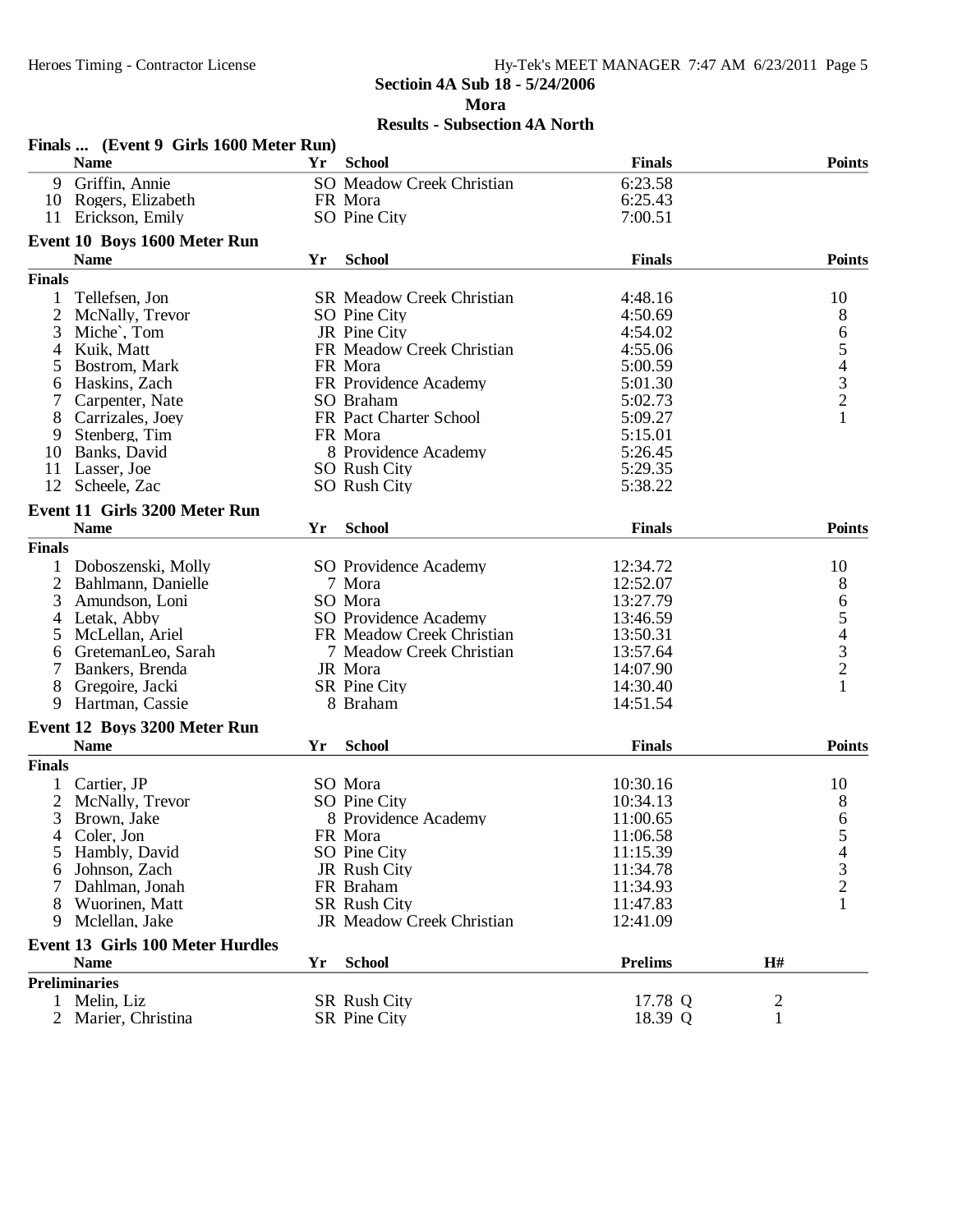**Mora**

| <b>Prelims</b><br><b>Name</b><br><b>School</b><br>H#<br>Yr<br>$\overline{2}$<br>JR Providence Academy<br>18.50 Q<br>3<br>Huot, Jessica<br>Hofstedt, Heather<br>18.95 Q<br>$\mathbf{1}$<br>4<br>FR Mora<br>$\overline{c}$<br>Thomas, Sarah<br>SO Mora<br>18.61 Q<br>5<br>$\,1\,$<br>8 Providence Academy<br>19.34 Q<br>Heck, Emily<br>6<br>$\overline{\mathbf{c}}$<br>19.10 q<br>Carter, Danielle<br>8 Meadow Creek Christian<br>$\overline{c}$<br>19.60q<br>8<br>FR Meadow Creek Christian<br>Tersteeg, Lauern<br>$\mathbf{1}$<br>Clementson, Brietta<br>FR Pine City<br>19.89 q<br>9<br>$\overline{c}$<br>10 Earl, Amber<br>FR Braham<br>21.01<br>1<br>Swanson, Emily<br>FR Rush City<br>21.42<br>11<br><b>Event 13 Girls 100 Meter Hurdles</b><br><b>School</b><br><b>Points</b><br><b>Name</b><br><b>Finals</b><br>Yr<br><b>Finals</b><br>17.81<br>Melin, Liz<br>SR Rush City<br>10<br>1<br>2<br>18.21<br>8<br>Huot, Jessica<br>JR Providence Academy<br>65432<br><b>SR</b> Pine City<br>18.49<br>3<br>Marier, Christina<br>8 Meadow Creek Christian<br>Carter, Danielle<br>18.64<br>4<br>Hofstedt, Heather<br>FR Mora<br>18.92<br>5<br>FR Meadow Creek Christian<br>19.26<br>Tersteeg, Lauern<br>6<br>Thomas, Sarah<br>SO Mora<br>19.49<br>7<br>$\mathbf{1}$<br>FR Pine City<br>19.53<br>8<br>Clementson, Brietta<br>8 Providence Academy<br>9<br>Heck, Emily<br>19.67<br><b>Event 14 Boys 110 Meter Hurdles</b><br><b>School</b><br><b>Prelims</b><br><b>Name</b><br>Yr<br><b>Preliminaries</b><br>16.24 Q<br>Nestrud, Dave<br>SR Braham<br>2<br>Kruse, Jordan<br><b>SR</b> Pine City<br>16.30 Q<br>3<br>16.72 Q<br>Marty, Jeremy<br>JR Rush City<br>18.20 Q<br>Jokinen, Eric<br>FR Braham<br>4<br>Halverson, Jordan<br>8 Rush City<br>18.73 Q<br>5<br>Kopp, Chris<br>SO Providence Academy<br>20.21 Q<br>6<br>22.91 Q<br>Tersteeg, Nick<br><b>SR Meadow Creek Christian</b><br>7<br><b>DNF</b><br>Schmitz, Pat<br><b>SR</b> Braham<br><b>Event 14 Boys 110 Meter Hurdles</b><br><b>Points</b><br><b>Name</b><br><b>School</b><br><b>Finals</b><br>Yr<br><b>Finals</b><br>16.24<br>SR Braham<br>10<br>$\mathbf{1}$<br>Nestrud, Dave<br>2<br>Kruse, Jordan<br>SR Pine City<br>16.30<br>8<br>6<br>3<br>Marty, Jeremy<br>JR Rush City<br>16.72<br>$\begin{array}{c} 5 \\ 4 \\ 2 \end{array}$<br>18.20<br>Jokinen, Eric<br>FR Braham<br>4<br>18.73<br>8 Rush City<br>Halverson, Jordan<br>5<br>20.21<br>Kopp, Chris<br>SO Providence Academy<br>6<br>22.91<br>Tersteeg, Nick<br><b>SR Meadow Creek Christian</b><br>7<br><b>Event 15 Girls 300 Meter Hurdles</b><br><b>School</b><br><b>Finals</b><br>H#<br><b>Points</b><br><b>Name</b><br>Yr<br><b>Finals</b><br>Melin, Liz<br>50.77<br>$\overline{\mathbf{c}}$<br>10<br><b>SR Rush City</b><br>1<br>$\overline{2}$<br>2 Huot, Jessica<br>JR Providence Academy<br>53.41<br>8 | Preliminaries  (Event 13 Girls 100 Meter Hurdles) |  |  |  |
|----------------------------------------------------------------------------------------------------------------------------------------------------------------------------------------------------------------------------------------------------------------------------------------------------------------------------------------------------------------------------------------------------------------------------------------------------------------------------------------------------------------------------------------------------------------------------------------------------------------------------------------------------------------------------------------------------------------------------------------------------------------------------------------------------------------------------------------------------------------------------------------------------------------------------------------------------------------------------------------------------------------------------------------------------------------------------------------------------------------------------------------------------------------------------------------------------------------------------------------------------------------------------------------------------------------------------------------------------------------------------------------------------------------------------------------------------------------------------------------------------------------------------------------------------------------------------------------------------------------------------------------------------------------------------------------------------------------------------------------------------------------------------------------------------------------------------------------------------------------------------------------------------------------------------------------------------------------------------------------------------------------------------------------------------------------------------------------------------------------------------------------------------------------------------------------------------------------------------------------------------------------------------------------------------------------------------------------------------------------------------------------------------------------------------------------------------------------------------------------------------------------------------------------------------------------------------------------------------------------------------------------------------------------------------------------------------------------------------------------------------------------------------------------------------------------------------------|---------------------------------------------------|--|--|--|
|                                                                                                                                                                                                                                                                                                                                                                                                                                                                                                                                                                                                                                                                                                                                                                                                                                                                                                                                                                                                                                                                                                                                                                                                                                                                                                                                                                                                                                                                                                                                                                                                                                                                                                                                                                                                                                                                                                                                                                                                                                                                                                                                                                                                                                                                                                                                                                                                                                                                                                                                                                                                                                                                                                                                                                                                                                  |                                                   |  |  |  |
|                                                                                                                                                                                                                                                                                                                                                                                                                                                                                                                                                                                                                                                                                                                                                                                                                                                                                                                                                                                                                                                                                                                                                                                                                                                                                                                                                                                                                                                                                                                                                                                                                                                                                                                                                                                                                                                                                                                                                                                                                                                                                                                                                                                                                                                                                                                                                                                                                                                                                                                                                                                                                                                                                                                                                                                                                                  |                                                   |  |  |  |
|                                                                                                                                                                                                                                                                                                                                                                                                                                                                                                                                                                                                                                                                                                                                                                                                                                                                                                                                                                                                                                                                                                                                                                                                                                                                                                                                                                                                                                                                                                                                                                                                                                                                                                                                                                                                                                                                                                                                                                                                                                                                                                                                                                                                                                                                                                                                                                                                                                                                                                                                                                                                                                                                                                                                                                                                                                  |                                                   |  |  |  |
|                                                                                                                                                                                                                                                                                                                                                                                                                                                                                                                                                                                                                                                                                                                                                                                                                                                                                                                                                                                                                                                                                                                                                                                                                                                                                                                                                                                                                                                                                                                                                                                                                                                                                                                                                                                                                                                                                                                                                                                                                                                                                                                                                                                                                                                                                                                                                                                                                                                                                                                                                                                                                                                                                                                                                                                                                                  |                                                   |  |  |  |
|                                                                                                                                                                                                                                                                                                                                                                                                                                                                                                                                                                                                                                                                                                                                                                                                                                                                                                                                                                                                                                                                                                                                                                                                                                                                                                                                                                                                                                                                                                                                                                                                                                                                                                                                                                                                                                                                                                                                                                                                                                                                                                                                                                                                                                                                                                                                                                                                                                                                                                                                                                                                                                                                                                                                                                                                                                  |                                                   |  |  |  |
|                                                                                                                                                                                                                                                                                                                                                                                                                                                                                                                                                                                                                                                                                                                                                                                                                                                                                                                                                                                                                                                                                                                                                                                                                                                                                                                                                                                                                                                                                                                                                                                                                                                                                                                                                                                                                                                                                                                                                                                                                                                                                                                                                                                                                                                                                                                                                                                                                                                                                                                                                                                                                                                                                                                                                                                                                                  |                                                   |  |  |  |
|                                                                                                                                                                                                                                                                                                                                                                                                                                                                                                                                                                                                                                                                                                                                                                                                                                                                                                                                                                                                                                                                                                                                                                                                                                                                                                                                                                                                                                                                                                                                                                                                                                                                                                                                                                                                                                                                                                                                                                                                                                                                                                                                                                                                                                                                                                                                                                                                                                                                                                                                                                                                                                                                                                                                                                                                                                  |                                                   |  |  |  |
|                                                                                                                                                                                                                                                                                                                                                                                                                                                                                                                                                                                                                                                                                                                                                                                                                                                                                                                                                                                                                                                                                                                                                                                                                                                                                                                                                                                                                                                                                                                                                                                                                                                                                                                                                                                                                                                                                                                                                                                                                                                                                                                                                                                                                                                                                                                                                                                                                                                                                                                                                                                                                                                                                                                                                                                                                                  |                                                   |  |  |  |
|                                                                                                                                                                                                                                                                                                                                                                                                                                                                                                                                                                                                                                                                                                                                                                                                                                                                                                                                                                                                                                                                                                                                                                                                                                                                                                                                                                                                                                                                                                                                                                                                                                                                                                                                                                                                                                                                                                                                                                                                                                                                                                                                                                                                                                                                                                                                                                                                                                                                                                                                                                                                                                                                                                                                                                                                                                  |                                                   |  |  |  |
|                                                                                                                                                                                                                                                                                                                                                                                                                                                                                                                                                                                                                                                                                                                                                                                                                                                                                                                                                                                                                                                                                                                                                                                                                                                                                                                                                                                                                                                                                                                                                                                                                                                                                                                                                                                                                                                                                                                                                                                                                                                                                                                                                                                                                                                                                                                                                                                                                                                                                                                                                                                                                                                                                                                                                                                                                                  |                                                   |  |  |  |
|                                                                                                                                                                                                                                                                                                                                                                                                                                                                                                                                                                                                                                                                                                                                                                                                                                                                                                                                                                                                                                                                                                                                                                                                                                                                                                                                                                                                                                                                                                                                                                                                                                                                                                                                                                                                                                                                                                                                                                                                                                                                                                                                                                                                                                                                                                                                                                                                                                                                                                                                                                                                                                                                                                                                                                                                                                  |                                                   |  |  |  |
|                                                                                                                                                                                                                                                                                                                                                                                                                                                                                                                                                                                                                                                                                                                                                                                                                                                                                                                                                                                                                                                                                                                                                                                                                                                                                                                                                                                                                                                                                                                                                                                                                                                                                                                                                                                                                                                                                                                                                                                                                                                                                                                                                                                                                                                                                                                                                                                                                                                                                                                                                                                                                                                                                                                                                                                                                                  |                                                   |  |  |  |
|                                                                                                                                                                                                                                                                                                                                                                                                                                                                                                                                                                                                                                                                                                                                                                                                                                                                                                                                                                                                                                                                                                                                                                                                                                                                                                                                                                                                                                                                                                                                                                                                                                                                                                                                                                                                                                                                                                                                                                                                                                                                                                                                                                                                                                                                                                                                                                                                                                                                                                                                                                                                                                                                                                                                                                                                                                  |                                                   |  |  |  |
|                                                                                                                                                                                                                                                                                                                                                                                                                                                                                                                                                                                                                                                                                                                                                                                                                                                                                                                                                                                                                                                                                                                                                                                                                                                                                                                                                                                                                                                                                                                                                                                                                                                                                                                                                                                                                                                                                                                                                                                                                                                                                                                                                                                                                                                                                                                                                                                                                                                                                                                                                                                                                                                                                                                                                                                                                                  |                                                   |  |  |  |
|                                                                                                                                                                                                                                                                                                                                                                                                                                                                                                                                                                                                                                                                                                                                                                                                                                                                                                                                                                                                                                                                                                                                                                                                                                                                                                                                                                                                                                                                                                                                                                                                                                                                                                                                                                                                                                                                                                                                                                                                                                                                                                                                                                                                                                                                                                                                                                                                                                                                                                                                                                                                                                                                                                                                                                                                                                  |                                                   |  |  |  |
|                                                                                                                                                                                                                                                                                                                                                                                                                                                                                                                                                                                                                                                                                                                                                                                                                                                                                                                                                                                                                                                                                                                                                                                                                                                                                                                                                                                                                                                                                                                                                                                                                                                                                                                                                                                                                                                                                                                                                                                                                                                                                                                                                                                                                                                                                                                                                                                                                                                                                                                                                                                                                                                                                                                                                                                                                                  |                                                   |  |  |  |
|                                                                                                                                                                                                                                                                                                                                                                                                                                                                                                                                                                                                                                                                                                                                                                                                                                                                                                                                                                                                                                                                                                                                                                                                                                                                                                                                                                                                                                                                                                                                                                                                                                                                                                                                                                                                                                                                                                                                                                                                                                                                                                                                                                                                                                                                                                                                                                                                                                                                                                                                                                                                                                                                                                                                                                                                                                  |                                                   |  |  |  |
|                                                                                                                                                                                                                                                                                                                                                                                                                                                                                                                                                                                                                                                                                                                                                                                                                                                                                                                                                                                                                                                                                                                                                                                                                                                                                                                                                                                                                                                                                                                                                                                                                                                                                                                                                                                                                                                                                                                                                                                                                                                                                                                                                                                                                                                                                                                                                                                                                                                                                                                                                                                                                                                                                                                                                                                                                                  |                                                   |  |  |  |
|                                                                                                                                                                                                                                                                                                                                                                                                                                                                                                                                                                                                                                                                                                                                                                                                                                                                                                                                                                                                                                                                                                                                                                                                                                                                                                                                                                                                                                                                                                                                                                                                                                                                                                                                                                                                                                                                                                                                                                                                                                                                                                                                                                                                                                                                                                                                                                                                                                                                                                                                                                                                                                                                                                                                                                                                                                  |                                                   |  |  |  |
|                                                                                                                                                                                                                                                                                                                                                                                                                                                                                                                                                                                                                                                                                                                                                                                                                                                                                                                                                                                                                                                                                                                                                                                                                                                                                                                                                                                                                                                                                                                                                                                                                                                                                                                                                                                                                                                                                                                                                                                                                                                                                                                                                                                                                                                                                                                                                                                                                                                                                                                                                                                                                                                                                                                                                                                                                                  |                                                   |  |  |  |
|                                                                                                                                                                                                                                                                                                                                                                                                                                                                                                                                                                                                                                                                                                                                                                                                                                                                                                                                                                                                                                                                                                                                                                                                                                                                                                                                                                                                                                                                                                                                                                                                                                                                                                                                                                                                                                                                                                                                                                                                                                                                                                                                                                                                                                                                                                                                                                                                                                                                                                                                                                                                                                                                                                                                                                                                                                  |                                                   |  |  |  |
|                                                                                                                                                                                                                                                                                                                                                                                                                                                                                                                                                                                                                                                                                                                                                                                                                                                                                                                                                                                                                                                                                                                                                                                                                                                                                                                                                                                                                                                                                                                                                                                                                                                                                                                                                                                                                                                                                                                                                                                                                                                                                                                                                                                                                                                                                                                                                                                                                                                                                                                                                                                                                                                                                                                                                                                                                                  |                                                   |  |  |  |
|                                                                                                                                                                                                                                                                                                                                                                                                                                                                                                                                                                                                                                                                                                                                                                                                                                                                                                                                                                                                                                                                                                                                                                                                                                                                                                                                                                                                                                                                                                                                                                                                                                                                                                                                                                                                                                                                                                                                                                                                                                                                                                                                                                                                                                                                                                                                                                                                                                                                                                                                                                                                                                                                                                                                                                                                                                  |                                                   |  |  |  |
|                                                                                                                                                                                                                                                                                                                                                                                                                                                                                                                                                                                                                                                                                                                                                                                                                                                                                                                                                                                                                                                                                                                                                                                                                                                                                                                                                                                                                                                                                                                                                                                                                                                                                                                                                                                                                                                                                                                                                                                                                                                                                                                                                                                                                                                                                                                                                                                                                                                                                                                                                                                                                                                                                                                                                                                                                                  |                                                   |  |  |  |
|                                                                                                                                                                                                                                                                                                                                                                                                                                                                                                                                                                                                                                                                                                                                                                                                                                                                                                                                                                                                                                                                                                                                                                                                                                                                                                                                                                                                                                                                                                                                                                                                                                                                                                                                                                                                                                                                                                                                                                                                                                                                                                                                                                                                                                                                                                                                                                                                                                                                                                                                                                                                                                                                                                                                                                                                                                  |                                                   |  |  |  |
|                                                                                                                                                                                                                                                                                                                                                                                                                                                                                                                                                                                                                                                                                                                                                                                                                                                                                                                                                                                                                                                                                                                                                                                                                                                                                                                                                                                                                                                                                                                                                                                                                                                                                                                                                                                                                                                                                                                                                                                                                                                                                                                                                                                                                                                                                                                                                                                                                                                                                                                                                                                                                                                                                                                                                                                                                                  |                                                   |  |  |  |
|                                                                                                                                                                                                                                                                                                                                                                                                                                                                                                                                                                                                                                                                                                                                                                                                                                                                                                                                                                                                                                                                                                                                                                                                                                                                                                                                                                                                                                                                                                                                                                                                                                                                                                                                                                                                                                                                                                                                                                                                                                                                                                                                                                                                                                                                                                                                                                                                                                                                                                                                                                                                                                                                                                                                                                                                                                  |                                                   |  |  |  |
|                                                                                                                                                                                                                                                                                                                                                                                                                                                                                                                                                                                                                                                                                                                                                                                                                                                                                                                                                                                                                                                                                                                                                                                                                                                                                                                                                                                                                                                                                                                                                                                                                                                                                                                                                                                                                                                                                                                                                                                                                                                                                                                                                                                                                                                                                                                                                                                                                                                                                                                                                                                                                                                                                                                                                                                                                                  |                                                   |  |  |  |
|                                                                                                                                                                                                                                                                                                                                                                                                                                                                                                                                                                                                                                                                                                                                                                                                                                                                                                                                                                                                                                                                                                                                                                                                                                                                                                                                                                                                                                                                                                                                                                                                                                                                                                                                                                                                                                                                                                                                                                                                                                                                                                                                                                                                                                                                                                                                                                                                                                                                                                                                                                                                                                                                                                                                                                                                                                  |                                                   |  |  |  |
|                                                                                                                                                                                                                                                                                                                                                                                                                                                                                                                                                                                                                                                                                                                                                                                                                                                                                                                                                                                                                                                                                                                                                                                                                                                                                                                                                                                                                                                                                                                                                                                                                                                                                                                                                                                                                                                                                                                                                                                                                                                                                                                                                                                                                                                                                                                                                                                                                                                                                                                                                                                                                                                                                                                                                                                                                                  |                                                   |  |  |  |
|                                                                                                                                                                                                                                                                                                                                                                                                                                                                                                                                                                                                                                                                                                                                                                                                                                                                                                                                                                                                                                                                                                                                                                                                                                                                                                                                                                                                                                                                                                                                                                                                                                                                                                                                                                                                                                                                                                                                                                                                                                                                                                                                                                                                                                                                                                                                                                                                                                                                                                                                                                                                                                                                                                                                                                                                                                  |                                                   |  |  |  |
|                                                                                                                                                                                                                                                                                                                                                                                                                                                                                                                                                                                                                                                                                                                                                                                                                                                                                                                                                                                                                                                                                                                                                                                                                                                                                                                                                                                                                                                                                                                                                                                                                                                                                                                                                                                                                                                                                                                                                                                                                                                                                                                                                                                                                                                                                                                                                                                                                                                                                                                                                                                                                                                                                                                                                                                                                                  |                                                   |  |  |  |
|                                                                                                                                                                                                                                                                                                                                                                                                                                                                                                                                                                                                                                                                                                                                                                                                                                                                                                                                                                                                                                                                                                                                                                                                                                                                                                                                                                                                                                                                                                                                                                                                                                                                                                                                                                                                                                                                                                                                                                                                                                                                                                                                                                                                                                                                                                                                                                                                                                                                                                                                                                                                                                                                                                                                                                                                                                  |                                                   |  |  |  |
|                                                                                                                                                                                                                                                                                                                                                                                                                                                                                                                                                                                                                                                                                                                                                                                                                                                                                                                                                                                                                                                                                                                                                                                                                                                                                                                                                                                                                                                                                                                                                                                                                                                                                                                                                                                                                                                                                                                                                                                                                                                                                                                                                                                                                                                                                                                                                                                                                                                                                                                                                                                                                                                                                                                                                                                                                                  |                                                   |  |  |  |
|                                                                                                                                                                                                                                                                                                                                                                                                                                                                                                                                                                                                                                                                                                                                                                                                                                                                                                                                                                                                                                                                                                                                                                                                                                                                                                                                                                                                                                                                                                                                                                                                                                                                                                                                                                                                                                                                                                                                                                                                                                                                                                                                                                                                                                                                                                                                                                                                                                                                                                                                                                                                                                                                                                                                                                                                                                  |                                                   |  |  |  |
|                                                                                                                                                                                                                                                                                                                                                                                                                                                                                                                                                                                                                                                                                                                                                                                                                                                                                                                                                                                                                                                                                                                                                                                                                                                                                                                                                                                                                                                                                                                                                                                                                                                                                                                                                                                                                                                                                                                                                                                                                                                                                                                                                                                                                                                                                                                                                                                                                                                                                                                                                                                                                                                                                                                                                                                                                                  |                                                   |  |  |  |
|                                                                                                                                                                                                                                                                                                                                                                                                                                                                                                                                                                                                                                                                                                                                                                                                                                                                                                                                                                                                                                                                                                                                                                                                                                                                                                                                                                                                                                                                                                                                                                                                                                                                                                                                                                                                                                                                                                                                                                                                                                                                                                                                                                                                                                                                                                                                                                                                                                                                                                                                                                                                                                                                                                                                                                                                                                  |                                                   |  |  |  |
|                                                                                                                                                                                                                                                                                                                                                                                                                                                                                                                                                                                                                                                                                                                                                                                                                                                                                                                                                                                                                                                                                                                                                                                                                                                                                                                                                                                                                                                                                                                                                                                                                                                                                                                                                                                                                                                                                                                                                                                                                                                                                                                                                                                                                                                                                                                                                                                                                                                                                                                                                                                                                                                                                                                                                                                                                                  |                                                   |  |  |  |
|                                                                                                                                                                                                                                                                                                                                                                                                                                                                                                                                                                                                                                                                                                                                                                                                                                                                                                                                                                                                                                                                                                                                                                                                                                                                                                                                                                                                                                                                                                                                                                                                                                                                                                                                                                                                                                                                                                                                                                                                                                                                                                                                                                                                                                                                                                                                                                                                                                                                                                                                                                                                                                                                                                                                                                                                                                  |                                                   |  |  |  |
|                                                                                                                                                                                                                                                                                                                                                                                                                                                                                                                                                                                                                                                                                                                                                                                                                                                                                                                                                                                                                                                                                                                                                                                                                                                                                                                                                                                                                                                                                                                                                                                                                                                                                                                                                                                                                                                                                                                                                                                                                                                                                                                                                                                                                                                                                                                                                                                                                                                                                                                                                                                                                                                                                                                                                                                                                                  |                                                   |  |  |  |
|                                                                                                                                                                                                                                                                                                                                                                                                                                                                                                                                                                                                                                                                                                                                                                                                                                                                                                                                                                                                                                                                                                                                                                                                                                                                                                                                                                                                                                                                                                                                                                                                                                                                                                                                                                                                                                                                                                                                                                                                                                                                                                                                                                                                                                                                                                                                                                                                                                                                                                                                                                                                                                                                                                                                                                                                                                  |                                                   |  |  |  |
|                                                                                                                                                                                                                                                                                                                                                                                                                                                                                                                                                                                                                                                                                                                                                                                                                                                                                                                                                                                                                                                                                                                                                                                                                                                                                                                                                                                                                                                                                                                                                                                                                                                                                                                                                                                                                                                                                                                                                                                                                                                                                                                                                                                                                                                                                                                                                                                                                                                                                                                                                                                                                                                                                                                                                                                                                                  |                                                   |  |  |  |
|                                                                                                                                                                                                                                                                                                                                                                                                                                                                                                                                                                                                                                                                                                                                                                                                                                                                                                                                                                                                                                                                                                                                                                                                                                                                                                                                                                                                                                                                                                                                                                                                                                                                                                                                                                                                                                                                                                                                                                                                                                                                                                                                                                                                                                                                                                                                                                                                                                                                                                                                                                                                                                                                                                                                                                                                                                  |                                                   |  |  |  |
|                                                                                                                                                                                                                                                                                                                                                                                                                                                                                                                                                                                                                                                                                                                                                                                                                                                                                                                                                                                                                                                                                                                                                                                                                                                                                                                                                                                                                                                                                                                                                                                                                                                                                                                                                                                                                                                                                                                                                                                                                                                                                                                                                                                                                                                                                                                                                                                                                                                                                                                                                                                                                                                                                                                                                                                                                                  |                                                   |  |  |  |
|                                                                                                                                                                                                                                                                                                                                                                                                                                                                                                                                                                                                                                                                                                                                                                                                                                                                                                                                                                                                                                                                                                                                                                                                                                                                                                                                                                                                                                                                                                                                                                                                                                                                                                                                                                                                                                                                                                                                                                                                                                                                                                                                                                                                                                                                                                                                                                                                                                                                                                                                                                                                                                                                                                                                                                                                                                  |                                                   |  |  |  |
|                                                                                                                                                                                                                                                                                                                                                                                                                                                                                                                                                                                                                                                                                                                                                                                                                                                                                                                                                                                                                                                                                                                                                                                                                                                                                                                                                                                                                                                                                                                                                                                                                                                                                                                                                                                                                                                                                                                                                                                                                                                                                                                                                                                                                                                                                                                                                                                                                                                                                                                                                                                                                                                                                                                                                                                                                                  |                                                   |  |  |  |
|                                                                                                                                                                                                                                                                                                                                                                                                                                                                                                                                                                                                                                                                                                                                                                                                                                                                                                                                                                                                                                                                                                                                                                                                                                                                                                                                                                                                                                                                                                                                                                                                                                                                                                                                                                                                                                                                                                                                                                                                                                                                                                                                                                                                                                                                                                                                                                                                                                                                                                                                                                                                                                                                                                                                                                                                                                  |                                                   |  |  |  |
|                                                                                                                                                                                                                                                                                                                                                                                                                                                                                                                                                                                                                                                                                                                                                                                                                                                                                                                                                                                                                                                                                                                                                                                                                                                                                                                                                                                                                                                                                                                                                                                                                                                                                                                                                                                                                                                                                                                                                                                                                                                                                                                                                                                                                                                                                                                                                                                                                                                                                                                                                                                                                                                                                                                                                                                                                                  |                                                   |  |  |  |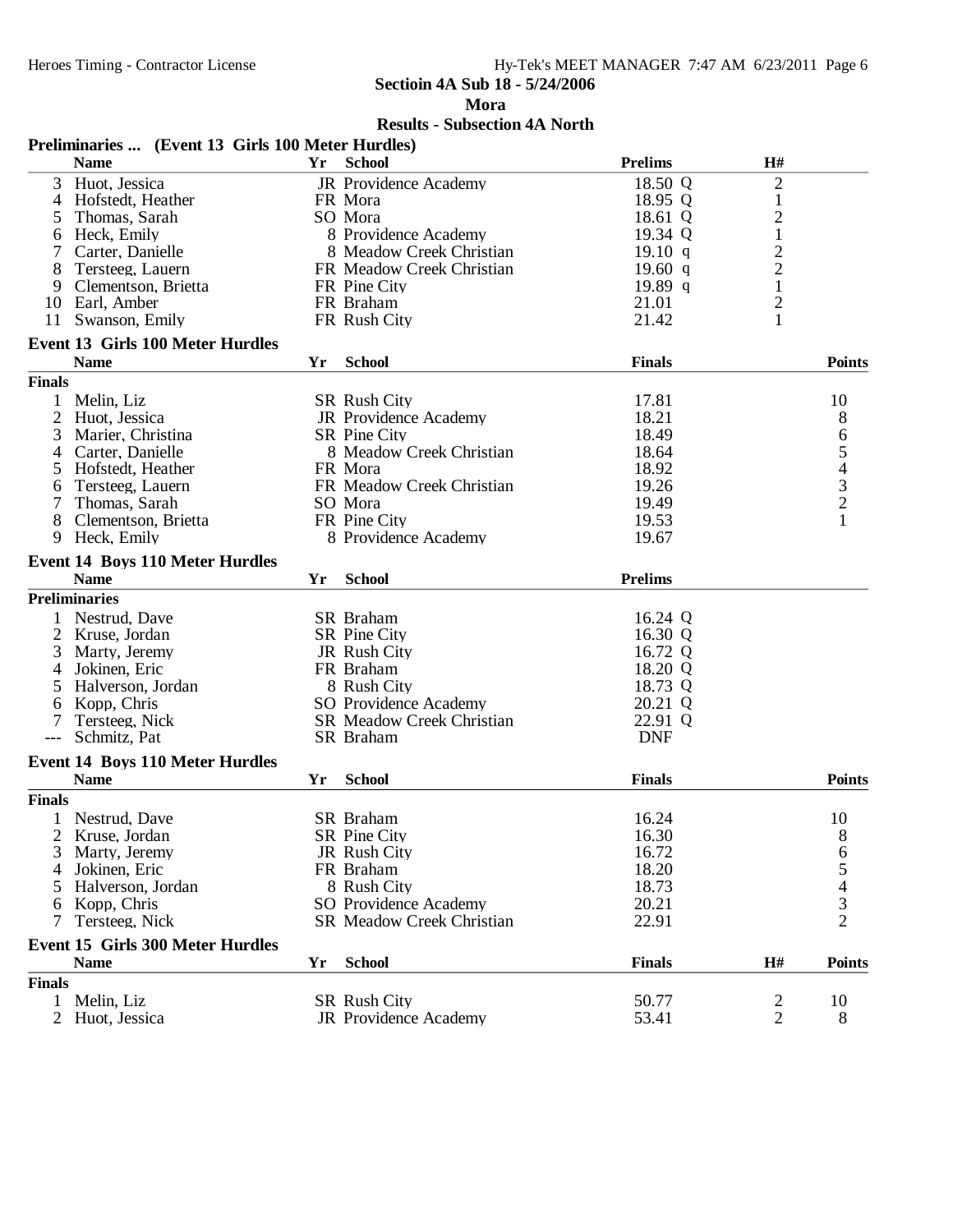**Mora**

|                | Finals  (Event 15 Girls 300 Meter Hurdles)            |    |                                  |               |                |                                                 |
|----------------|-------------------------------------------------------|----|----------------------------------|---------------|----------------|-------------------------------------------------|
|                | <b>Name</b>                                           | Yr | <b>School</b>                    | <b>Finals</b> | H#             | <b>Points</b>                                   |
| 3              | Hofstedt, Heather                                     |    | FR Mora                          | 54.03         | $\overline{c}$ | 6                                               |
| $\overline{4}$ | Marier, Christina                                     |    | <b>SR</b> Pine City              | 54.64         |                | 5                                               |
| $\mathfrak{H}$ | Banwart, Jenna                                        |    | SR Braham                        | 55.30         | $\frac{2}{2}$  | $\overline{\mathcal{L}}$                        |
| 6              | Heck, Emily                                           |    | 8 Providence Academy             | 55.69         | $\mathbf 1$    | 3                                               |
|                | Voss, Olivia                                          |    | FR Mora                          | 56.79         | 1              | $\overline{2}$                                  |
| 8              | Thomas, Sarah                                         |    | SO Mora                          | 57.16         | $\overline{c}$ |                                                 |
| 9              | Hughes, Kerri                                         |    | 8 Pine City                      | 57.65         | $\overline{c}$ |                                                 |
| 10             | Clementson, Brietta                                   |    | FR Pine City                     | 59.43         | 1              |                                                 |
| 11             | Earl, Amber                                           |    | FR Braham                        | 64.02         | 1              |                                                 |
|                |                                                       |    |                                  |               |                |                                                 |
|                | <b>Event 16 Boys 300 Meter Hurdles</b><br><b>Name</b> | Yr | <b>School</b>                    | <b>Finals</b> | H#             | <b>Points</b>                                   |
| <b>Finals</b>  |                                                       |    |                                  |               |                |                                                 |
| $\mathbf{1}$   |                                                       |    |                                  |               |                |                                                 |
|                | Kruse, Jordan                                         |    | <b>SR</b> Pine City              | 42.44         | $\overline{c}$ | 10                                              |
| $\overline{2}$ | Marty, Jeremy                                         |    | JR Rush City                     | 42.45         | $\overline{c}$ | 8                                               |
| 3              | Hophan, Joe                                           |    | <b>SR Rush City</b>              | 42.97         | $\overline{c}$ | 6                                               |
| 4              | Rome, Ben                                             |    | SO Mora                          | 44.08         | $\frac{2}{2}$  |                                                 |
| $\mathfrak{S}$ | Nestrud, Dave                                         |    | SR Braham                        | 44.15         |                |                                                 |
| 6              | Schmitz, Pat                                          |    | SR Braham                        | 46.22         | $\overline{c}$ | $\begin{array}{c} 54 \\ 43 \\ 2 \end{array}$    |
| 7              | Tersteeg, Nick                                        |    | <b>SR Meadow Creek Christian</b> | 46.34         | $\frac{2}{2}$  |                                                 |
| 8              | Hansen, Haakon                                        |    | FR Pine City                     | 46.65         |                |                                                 |
| 9              | Halverson, Jordan                                     |    | 8 Rush City                      | 49.14         | 1              |                                                 |
| 10             | Happ, Jake                                            |    | 8 Meadow Creek Christian         | 49.60         |                |                                                 |
| 11             | Kopp, Chris                                           |    | SO Providence Academy            | 50.13         | 1              |                                                 |
| 12             | Hale, Jeff                                            |    | 8 Braham                         | 55.22         | $\mathbf{1}$   |                                                 |
| 13             | Clune, Shane                                          |    | SO Pine City                     | 55.73         | 1              |                                                 |
|                | Event 17 Girls 4x100 Meter Relay                      |    |                                  |               |                |                                                 |
|                | <b>Team</b>                                           |    | <b>Relay</b>                     | <b>Finals</b> |                | <b>Points</b>                                   |
| <b>Finals</b>  |                                                       |    |                                  |               |                |                                                 |
|                | Providence Academy                                    |    |                                  | 51.27         |                | 10                                              |
| 2              | <b>Braham</b>                                         |    |                                  | 54.95         |                | 8                                               |
| 3              | <b>Rush City</b>                                      |    |                                  | 55.13         |                | 6                                               |
| 4              | Meadow Creek Christian                                |    |                                  | 56.89         |                |                                                 |
| 5              | Mora                                                  |    |                                  | 56.99         |                |                                                 |
| 6              | <b>Pact Charter School</b>                            |    |                                  | 58.32         |                |                                                 |
|                | Pine City                                             |    |                                  | 58.59         |                | $\begin{array}{c} 5 \\ 4 \\ 3 \\ 2 \end{array}$ |
|                |                                                       |    |                                  |               |                |                                                 |
|                | <b>Event 18 Boys 4x100 Meter Relay</b>                |    |                                  |               |                |                                                 |
|                | Team                                                  |    | <b>Relay</b>                     | <b>Finals</b> |                | <b>Points</b>                                   |
| <b>Finals</b>  |                                                       |    |                                  |               |                |                                                 |
|                | 1 Rush City                                           |    |                                  | 47.00         |                | 10                                              |
| $\overline{2}$ | <b>Braham</b>                                         |    |                                  | 47.49         |                | 8                                               |
| 3              | Providence Academy                                    |    |                                  | 48.21         |                | 6<br>5<br>4                                     |
|                | 4 Pine City                                           |    |                                  | 49.65         |                |                                                 |
| 5              | Mora                                                  |    |                                  | 50.10         |                |                                                 |
|                | <b>Ascension Academy</b>                              |    |                                  | 60.04         |                | $\overline{3}$                                  |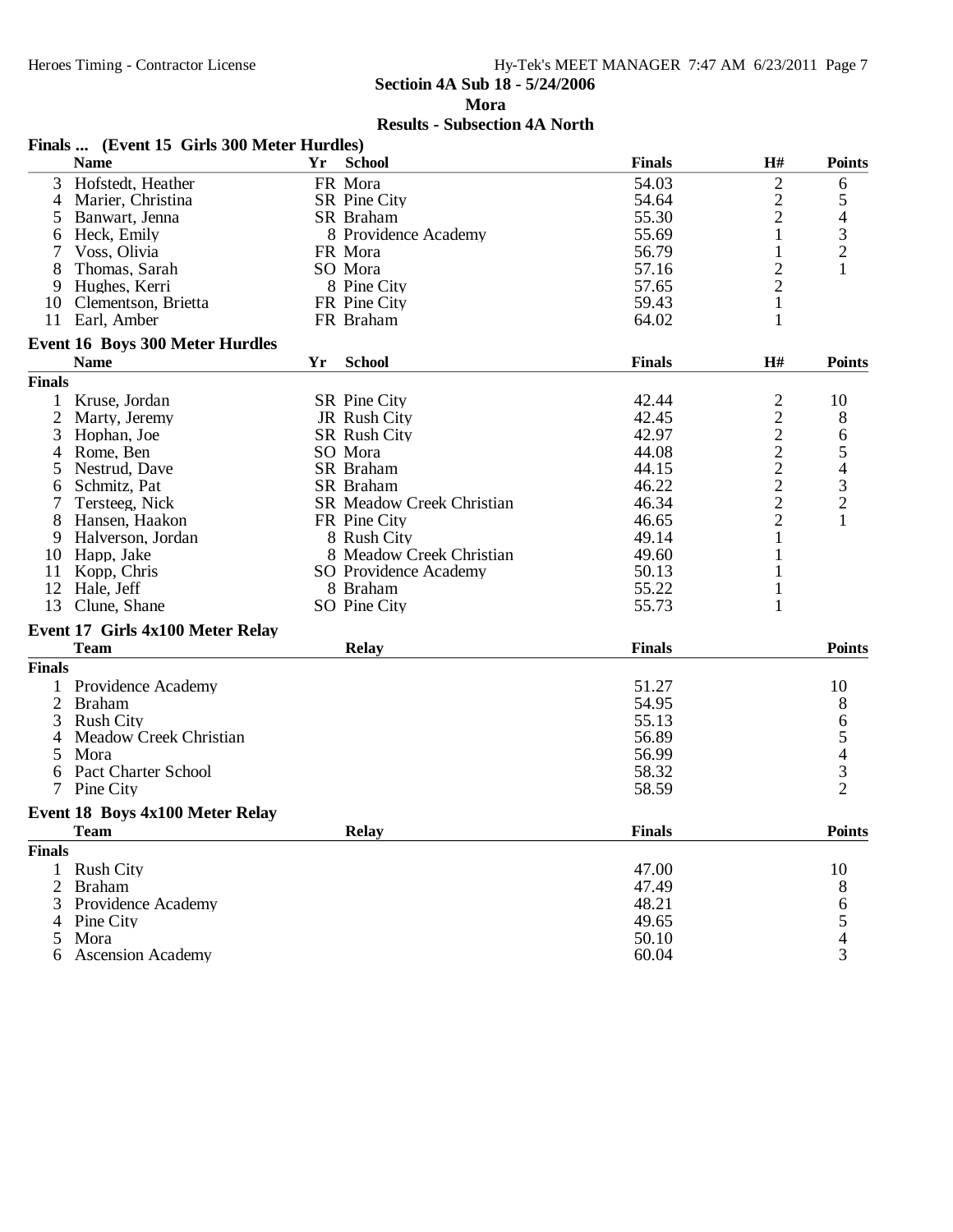# Heroes Timing - Contractor License Hy-Tek's MEET MANAGER 7:47 AM 6/23/2011 Page 8 **Sectioin 4A Sub 18 - 5/24/2006 Mora Results - Subsection 4A North**

### **Event 19 Girls 4x200 Meter Relay**

| <b>Team</b>                              | Relay        | <b>Finals</b> | <b>Points</b>                                   |
|------------------------------------------|--------------|---------------|-------------------------------------------------|
| <b>Finals</b>                            |              |               |                                                 |
| Providence Academy                       |              | 1:48.05       | 10                                              |
| $\overline{2}$<br>Mora                   |              | 1:50.07       | 8                                               |
| 3<br>Pine City                           |              | 1:51.23       | 6                                               |
| Meadow Creek Christian<br>4              |              | 1:52.73       |                                                 |
| <b>Rush City</b><br>5                    |              | 1:53.81       | $\frac{5}{4}$                                   |
| <b>Braham</b><br>6                       |              | 1:57.78       | 3                                               |
| <b>Pact Charter School</b>               |              | DQ            |                                                 |
| Event 20 Boys 4x200 Meter Relay          |              |               |                                                 |
| <b>Team</b>                              | <b>Relay</b> | <b>Finals</b> | <b>Points</b>                                   |
| <b>Finals</b>                            |              |               |                                                 |
| <b>Meadow Creek Christian</b><br>1       |              | 1:37.25       | 10                                              |
| $\overline{2}$<br>Mora                   |              | 1:39.12       | 8                                               |
| 3<br><b>Braham</b>                       |              | 1:39.28       | 6                                               |
| <b>Rush City</b><br>4                    |              | 1:41.55       | 5                                               |
| Pine City<br>5                           |              | 1:44.98       | 4                                               |
| Providence Academy<br>$---$              |              | <b>DQ</b>     |                                                 |
| Event 21 Girls 4x400 Meter Relay         |              |               |                                                 |
| <b>Team</b>                              | <b>Relay</b> | <b>Finals</b> | <b>Points</b>                                   |
| <b>Finals</b>                            |              |               |                                                 |
| Meadow Creek Christian<br>1              |              | 4:20.41       | 10                                              |
| 2<br><b>Rush City</b>                    |              | 4:26.07       | 8                                               |
| Providence Academy<br>3                  |              | 4:28.01       | 6                                               |
| Mora<br>4                                |              | 4:30.09       | 5                                               |
| <b>Braham</b><br>5.                      |              | 4:36.29       | $\overline{4}$                                  |
| Pine City<br>6                           |              | 4:59.06       | 3                                               |
| Event 22 Boys 4x400 Meter Relay          |              |               |                                                 |
| <b>Team</b>                              | <b>Relay</b> | <b>Finals</b> | <b>Points</b>                                   |
| <b>Finals</b>                            |              |               |                                                 |
| <b>Meadow Creek Christian</b>            |              | 3:32.51       | 10                                              |
| $\overline{2}$<br>Mora                   |              | 3:33.81       | 8                                               |
| 3<br><b>Rush City</b>                    |              | 3:37.72       | 6                                               |
| Pine City<br>4                           |              | 3:48.98       |                                                 |
| Providence Academy<br>5                  |              | 3:50.26       |                                                 |
| <b>Pact Charter School</b><br>6          |              | 3:52.62       |                                                 |
| <b>Braham</b><br>7                       |              | 4:11.40       | $\begin{array}{c} 5 \\ 4 \\ 3 \\ 2 \end{array}$ |
| Event 23 Girls 4x800 Meter Relay         |              |               |                                                 |
| <b>Team</b>                              | <b>Relay</b> | <b>Finals</b> | <b>Points</b>                                   |
| <b>Finals</b>                            |              |               |                                                 |
| Providence Academy<br>1                  |              | 10:10.90      | 10                                              |
| $\overline{2}$<br>Meadow Creek Christian |              | 10:31.26      | 8                                               |
| 3<br><b>Rush City</b>                    |              | 10:40.13      | 6                                               |
| Mora<br>4                                |              | 10:46.82      | 5                                               |
| <b>Braham</b><br>5                       |              | 11:38.10      | 4                                               |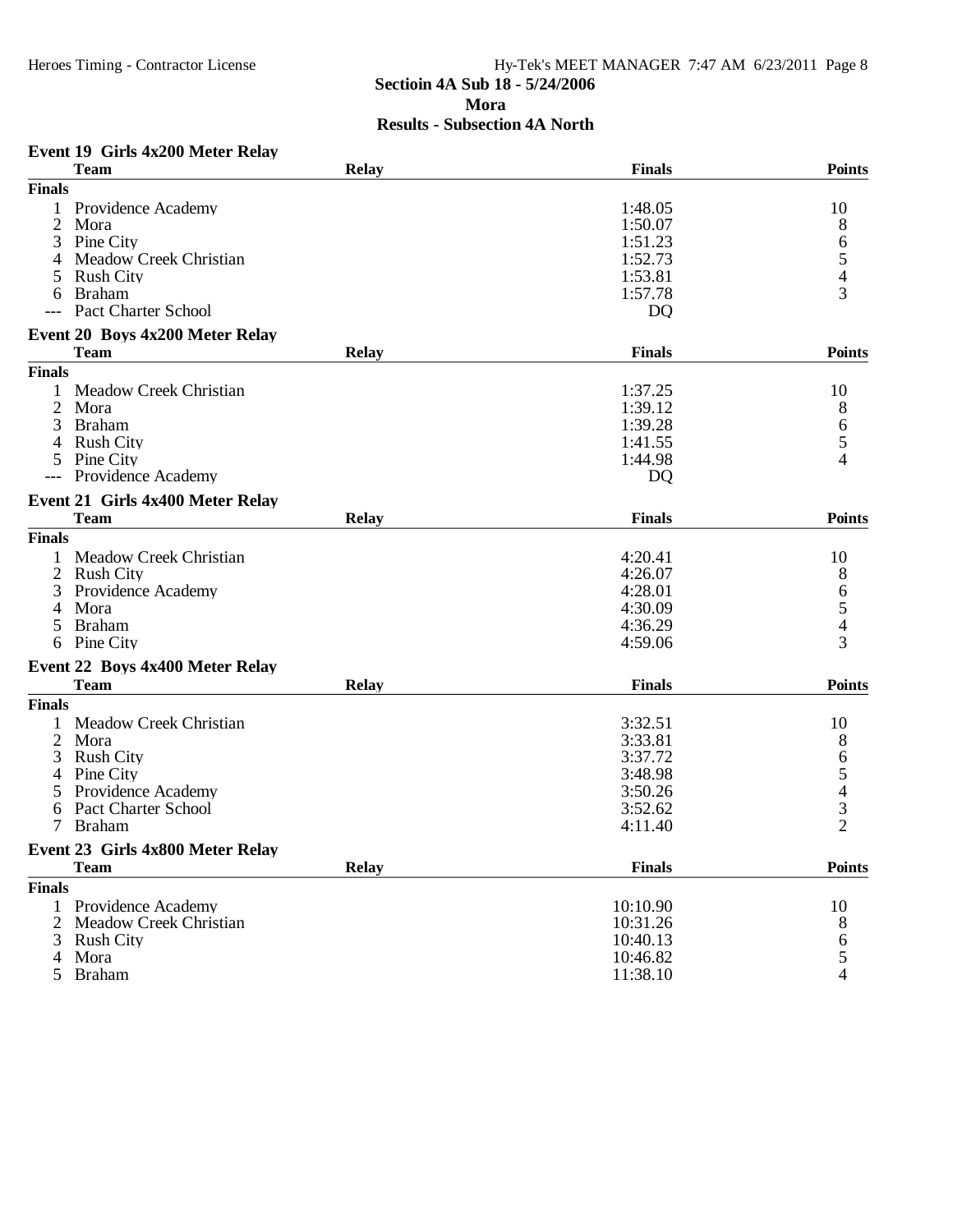#### Heroes Timing - Contractor License Hy-Tek's MEET MANAGER 7:47 AM 6/23/2011 Page 9 **Sectioin 4A Sub 18 - 5/24/2006 Mora Results - Subsection 4A North**

#### **Event 24 Boys 4x800 Meter Relay**

|                | <b>Team</b>                      |    | <b>Relay</b>                 | <b>Finals</b> | <b>Points</b>                              |
|----------------|----------------------------------|----|------------------------------|---------------|--------------------------------------------|
| <b>Finals</b>  |                                  |    |                              |               |                                            |
| $\mathbf{1}$   | <b>Rush City</b>                 |    |                              | 8:37.50       | 10                                         |
| $\overline{2}$ | Mora                             |    |                              | 8:45.45       | 8                                          |
| 3              | Meadow Creek Christian           |    |                              | 8:48.29       |                                            |
| 4              | Providence Academy               |    |                              | 9:01.27       | $\begin{array}{c} 6 \\ 5 \\ 4 \end{array}$ |
| 5              | <b>Braham</b>                    |    |                              | 9:25.59       |                                            |
|                | 6 Pine City                      |    |                              | 9:45.47       | $\overline{3}$                             |
|                | <b>Event 25 Girls High Jump</b>  |    |                              |               |                                            |
|                | <b>Name</b>                      | Yr | <b>School</b>                | <b>Finals</b> | <b>Points</b>                              |
| <b>Finals</b>  |                                  |    |                              |               |                                            |
| 1              | Zopfi, Samantha                  |    | FR Providence Academy        | 5-00.00       | 10                                         |
| $\mathfrak{2}$ | Osterdyk, Becky                  |    | SR Pine City                 | 4-08.00       | 8                                          |
| 3              | Kimm, Katie                      |    | JR Mora                      | 4-06.00       | 5.50                                       |
|                |                                  |    | SO Meadow Creek Christian    | 4-06.00       | 5.50                                       |
| 3              | Behrens, Katie                   |    |                              |               |                                            |
| 5              | Anderson, Emily                  |    | 8 Mora                       | 4-04.00       | $\overline{4}$                             |
| 6              | Banwart, Jenna                   |    | SR Braham                    | 4-04.00       | 3                                          |
|                | Stelly, Katie                    |    | 7 Meadow Creek Christian     | $4 - 02.00$   | $\overline{2}$                             |
| 8              | Dobbs, Jennifer                  |    | <b>JR</b> Providence Academy | 4-00.00       | $\mathbf{1}$                               |
| 9              | Bottomley, Jamie                 |    | FR Rush City                 | 4-00.00       |                                            |
| $---$          | Vold, Kacie                      |    | SR Rush City                 | NH            |                                            |
|                | <b>Event 26 Boys High Jump</b>   |    |                              |               |                                            |
|                | <b>Name</b>                      | Yr | <b>School</b>                | <b>Finals</b> | <b>Points</b>                              |
| <b>Finals</b>  |                                  |    |                              |               |                                            |
| 1              | Jennings, Jeff                   |    | JR Rush City                 | 5-08.00       | 10                                         |
| 2              | Faust, Tyler                     |    | SR Mora                      | 5-08.00       | 8                                          |
| 3              | Kruse, Jordan                    |    | SR Pine City                 | 5-06.00       |                                            |
| 4              | Clementson, Jordan               |    | JR Pine City                 | 5-06.00       | $\begin{array}{c} 6 \\ 5 \\ 4 \end{array}$ |
| 5              | Skalicky, Josh                   |    | FR Pine City                 | 5-06.00       |                                            |
| 6              | Halverson, Jordan                |    | 8 Rush City                  | 5-04.00       | 3                                          |
| 7              | Dimberio, Josh                   |    | 6 Braham                     | 5-02.00       | 1.50                                       |
| 7              | Haugen, Ben                      |    | SR Meadow Creek Christian    | 5-02.00       | 1.50                                       |
| 8              | Bostrom, Mark                    |    | FR Mora                      | 5-02.00       |                                            |
|                | Wiese, Tyler                     |    | FR Braham                    | NH            |                                            |
|                | Johnson, Joe                     |    | FR Braham                    | <b>NH</b>     |                                            |
| $---$          | Bosman, Justin                   |    | 8 Rush City                  | <b>NH</b>     |                                            |
|                |                                  |    |                              |               |                                            |
|                | <b>Event 27 Girls Pole Vault</b> |    |                              |               |                                            |
|                | <b>Name</b>                      | Yr | <b>School</b>                | <b>Finals</b> | <b>Points</b>                              |
| <b>Finals</b>  |                                  |    |                              |               |                                            |
|                | Bellinger, Maria                 |    | JR Pine City                 | 8-06.00       | 10                                         |
|                | 2 Banwart, Jenna                 |    | SR Braham                    | 8-00.00       | 8                                          |
| 3              | Hale, Lindsay                    |    | SO Braham                    | 7-00.00       | 6                                          |
| 4              | Turnquist, Molly                 |    | SR Braham                    | 7-00.00       | 5                                          |
|                | Swanson, Emily                   |    | FR Rush City                 | <b>NH</b>     |                                            |
|                | Novak, Jasirae                   |    | SO Rush City                 | <b>NH</b>     |                                            |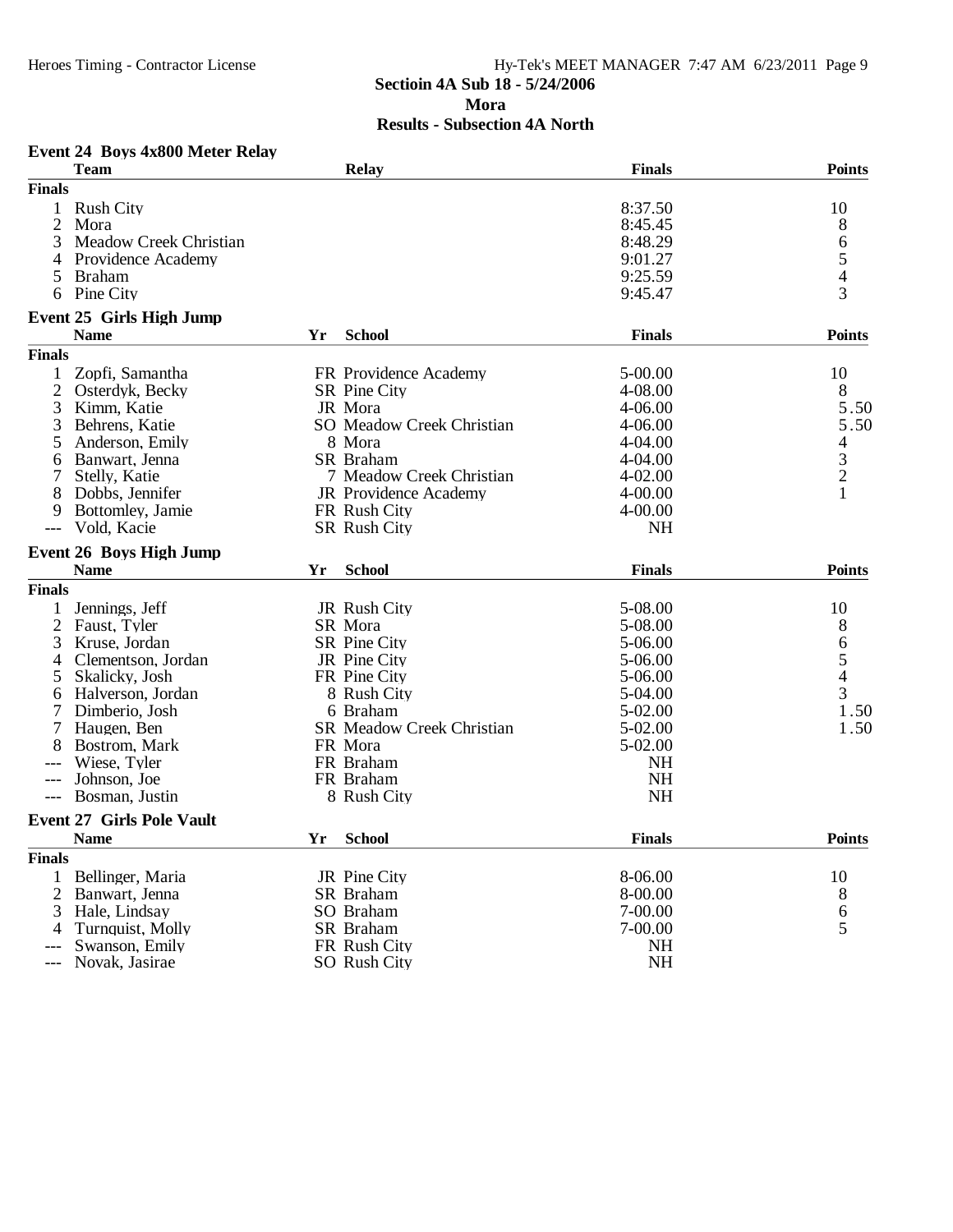#### Heroes Timing - Contractor License Hy-Tek's MEET MANAGER 7:47 AM 6/23/2011 Page 10 **Sectioin 4A Sub 18 - 5/24/2006 Mora**

|                | <b>Event 28 Boys Pole Vault</b> |    |                               |               |                            |
|----------------|---------------------------------|----|-------------------------------|---------------|----------------------------|
|                | <b>Name</b>                     | Yr | <b>School</b>                 | <b>Finals</b> | <b>Points</b>              |
| <b>Finals</b>  |                                 |    |                               |               |                            |
|                | Novak, Terron                   |    | <b>SR Rush City</b>           | 10-06.00      | 10                         |
| $\overline{2}$ | Jokinen, Cole                   |    | FR Braham                     | 10-00.00      | 8                          |
| 3              | Jokinen, Eric                   |    | FR Braham                     | 10-00.00      |                            |
| 4              | Skalicky, Josh                  |    | FR Pine City                  | 9-06.00       | $rac{6}{5}$<br>$rac{4}{3}$ |
| 5              | Schmitz, Brad                   |    | SR Braham                     | 9-06.00       |                            |
| 6              | Warfield, James                 |    | JR Rush City                  | $9 - 00.00$   |                            |
|                | Clune, Shane                    |    | SO Pine City                  | <b>NH</b>     |                            |
|                | <b>Event 29 Girls Long Jump</b> |    |                               |               |                            |
|                | <b>Name</b>                     | Yr | <b>School</b>                 | <b>Finals</b> | <b>Points</b>              |
| <b>Finals</b>  |                                 |    |                               |               |                            |
|                | Schmitz, Laura                  |    | JR Braham                     | 16-00.50      | 10                         |
| $\mathbf{2}$   | Osterdyk, Becky                 |    | <b>SR</b> Pine City           | 15-11.00      | 8                          |
| 3              | Hughes, Kerri                   |    | 8 Pine City                   | 15-01.00      |                            |
| 4              | Harmon, Rachel                  |    | SO Mora                       | 15-00.00      |                            |
| 5              | Jensen, Kaitelin                |    | SR Providence Academy         | 14-11.00      |                            |
| 6              | Hanson, Bethany                 |    | 8 Meadow Creek Christian      | 14-08.00      |                            |
|                | Mueller, Hannah                 |    | 7 Braham                      | 14-07.00      |                            |
| 8              | Dobbs, Jennifer                 |    | JR Providence Academy         | 14-05.50      | 654321                     |
| 9              | Wollum, Nicole                  |    | FR Mora                       | 14-00.50      |                            |
| 10             | Saxton, Alex                    |    | <b>SR Rush City</b>           | 13-10.75      |                            |
| 11             | Dahlman, Hannah                 |    | 7 Braham                      | 13-09.50      |                            |
| 12             | Kirchberg, Danielle             |    | FR Rush City                  | 13-03.00      |                            |
| 13             | Cureton, Consuelo               |    | FR Ascension Academy          | 12-09.50      |                            |
| 14             | Koehnle, Bryanna                |    | FR Rush City                  | 12-07.00      |                            |
| 15             | Miche <sup>2</sup> , Tara       |    | FR Pine City                  | 12-04.50      |                            |
| $---$          | Day, Sam                        |    | SO Mora                       | <b>ND</b>     |                            |
|                |                                 |    |                               |               |                            |
|                | <b>Event 30 Boys Long Jump</b>  |    |                               |               | <b>Points</b>              |
|                | <b>Name</b>                     | Yr | <b>School</b>                 | <b>Finals</b> |                            |
| <b>Finals</b>  |                                 |    |                               |               |                            |
|                | Kruse, Jordan                   |    | SR Pine City                  | 19-07.50      | 10                         |
| $\overline{2}$ | Carlson, Cole                   |    | SR Mora                       | 19-07.00      | 8                          |
| 3              | Bujak, Doug                     |    | JR Braham                     | 18-07.00      |                            |
| 4              | Wanous, Dan                     |    | JR Providence Academy         | 18-02.00      | 65432                      |
| 5              | Myre, Ben                       |    | SO Meadow Creek Christian     | 18-01.00      |                            |
| 6              | Fritz, Grant                    |    | FR Meadow Creek Christian     | 17-10.50      |                            |
| 7              | Sirleaf, Junior                 |    | JR Pact Charter School        | 17-10.00      |                            |
| 8              | Rustad, Blake                   |    | SO Rush City                  | 17-09.00      | $\mathbf{1}$               |
| 9              | Carmichael, Justin              |    | SO Rush City                  | 17-03.50      |                            |
| 10             | Williams, Broderick             |    | <b>SO</b> Ascension Academy   | 17-02.50      |                            |
| 11             | Hansen, Haakon                  |    | FR Pine City                  | 17-01.50      |                            |
| 12             | Bosman, Justin                  |    | 8 Rush City                   | 17-00.00      |                            |
| 13             | Nestrud, David                  |    | SR Braham                     | 16-10.00      |                            |
| 14             | Waag, Tyson                     |    | JR Providence Academy         | 16-08.00      |                            |
| 15             | Applewhite, Azeem               |    | <b>JR</b> Ascension Academy   | 16-04.50      |                            |
| 16             | Strusz, Logan                   |    | 8 Pine City                   | 16-02.50      |                            |
| 17             | Kollodge, Tom                   |    | <b>SO Pact Charter School</b> | 15-00.50      |                            |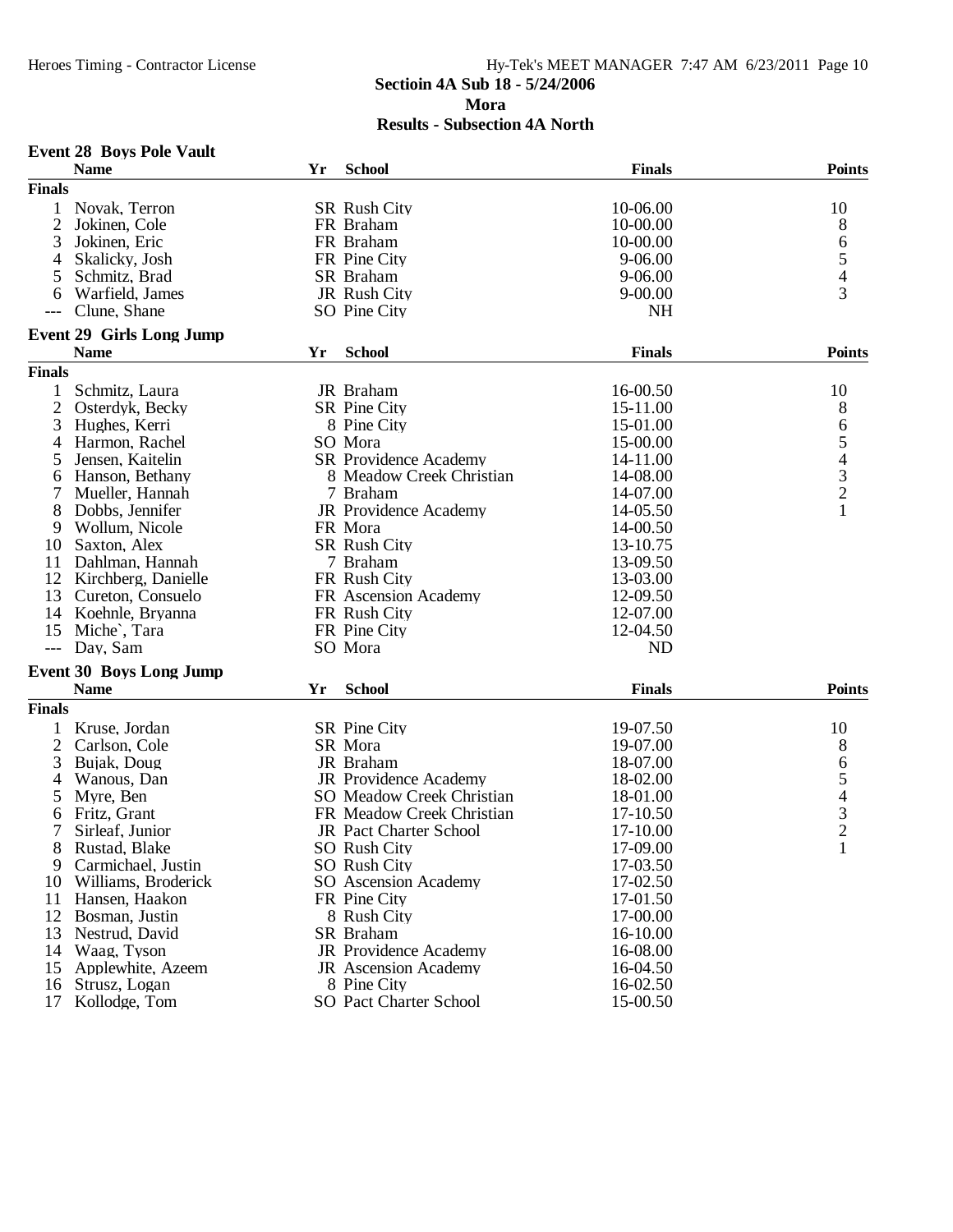**Finals ... (Event 30 Boys Long Jump)**

#### Heroes Timing - Contractor License Hy-Tek's MEET MANAGER 7:47 AM 6/23/2011 Page 11 **Sectioin 4A Sub 18 - 5/24/2006 Mora Results - Subsection 4A North**

|                | <b>Name</b>                        | Yr | <b>School</b>                                    | <b>Finals</b>        | <b>Points</b>                                   |
|----------------|------------------------------------|----|--------------------------------------------------|----------------------|-------------------------------------------------|
|                | 18 Hale, Jeff                      |    | 8 Braham                                         | 14-09.00             |                                                 |
|                | <b>Event 31 Girls Triple Jump</b>  |    |                                                  |                      |                                                 |
|                | <b>Name</b>                        | Yr | <b>School</b>                                    | <b>Finals</b>        | <b>Points</b>                                   |
| <b>Finals</b>  |                                    |    |                                                  |                      |                                                 |
| $\mathbf{1}$   | Schmitz, Laura                     |    | JR Braham                                        | 33-04.50             | 10                                              |
| 2              | Melin, Liz                         |    | SR Rush City                                     | 31-06.50             | 8                                               |
| 3              | Harmon, Rachel                     |    | SO Mora                                          | 29-10.50             | 6                                               |
| 4              | Kimm, Katie                        |    | JR Mora                                          | 29-07.00             |                                                 |
|                |                                    |    | JR Mora                                          | 28-02.50             | $\begin{array}{c} 5 \\ 4 \\ 3 \\ 2 \end{array}$ |
| 5              | Heggernes, Laurel                  |    |                                                  |                      |                                                 |
| 6<br>7         | Clementson, Brietta                |    | FR Pine City<br><b>SO</b> Meadow Creek Christian | 27-10.50<br>27-07.00 |                                                 |
|                | Behrens, Katie                     |    |                                                  |                      | $\mathbf{1}$                                    |
| 8              | Huggett, Tawnee                    |    | SO Braham                                        | 27-06.50             |                                                 |
|                | Gottwalt, Anne                     |    | SO Providence Academy                            | N <sub>D</sub>       |                                                 |
|                | <b>Event 32 Boys Triple Jump</b>   |    |                                                  |                      |                                                 |
|                | <b>Name</b>                        | Yr | <b>School</b>                                    | <b>Finals</b>        | <b>Points</b>                                   |
| <b>Finals</b>  |                                    |    |                                                  |                      |                                                 |
| 1              | Bujak, Doug                        |    | JR Braham                                        | 39-01.00             | 10                                              |
| $\overline{2}$ | Clementson, Jordan                 |    | JR Pine City                                     | 38-11.50             | 8                                               |
| 3              | Fritz, Grant                       |    | FR Meadow Creek Christian                        | 37-02.50             |                                                 |
| 4              | Tellefsen, Jon                     |    | <b>SR Meadow Creek Christian</b>                 | 37-00.00             |                                                 |
| 5              | Marty, Jeremy                      |    | JR Rush City                                     | 36-10.00             |                                                 |
| 6              | Hophan, Joe                        |    | <b>SR Rush City</b>                              | 36-07.00             |                                                 |
|                | Johnson, Zach                      |    | JR Rush City                                     | 36-04.00             | 65432                                           |
| 8              | Lee, Robert                        |    | JR Pact Charter School                           | 35-09.50             | $\mathbf{1}$                                    |
| 9              | Rome, Ben                          |    | SO Mora                                          | 35-08.00             |                                                 |
| 10             | Raivo, Cyrus                       |    | SR Mora                                          | 34-07.00             |                                                 |
| 11             | Faust, Tyler                       |    | SR Mora                                          | 34-05.50             |                                                 |
| 12             | Carpenter, Nate                    |    | SO Braham                                        | 33-07.00             |                                                 |
| 13             | White, David                       |    | FR Pine City                                     | 30-08.50             |                                                 |
| 14             | Hale, Jeff                         |    | 8 Braham                                         | 30-04.00             |                                                 |
| ---            | Boland, Josh                       |    | JR Pine City                                     | <b>ND</b>            |                                                 |
| $---$          | Henry, Jamal                       |    | SO Ascension Academy                             | <b>ND</b>            |                                                 |
|                | <b>Event 33 Girls Discus Throw</b> |    |                                                  |                      |                                                 |
|                | <b>Name</b>                        | Yr | <b>School</b>                                    | <b>Finals</b>        | <b>Points</b>                                   |
| <b>Finals</b>  |                                    |    |                                                  |                      |                                                 |
|                | Bellinger, Maria                   |    | JR Pine City                                     | 96-08                | 10                                              |
|                |                                    |    | <b>SR Meadow Creek Christian</b>                 | 88-09                |                                                 |
| 2              | Grant, Osha                        |    |                                                  |                      | 8                                               |
|                | 3 Swanson, Miranda                 |    | SR Mora                                          | 80-06                | 6                                               |
| 4              | Johnson, Kayla                     |    | <b>SR Rush City</b>                              | 80-02                | 5                                               |
| 5              | Vold, Kacie                        |    | <b>SR Rush City</b>                              | 76-07                | 4                                               |
| 6              | Rosburg, Sami                      |    | SO Mora                                          | $74 - 11$            | $\frac{3}{2}$                                   |
|                | Pyndynkowski, Gina                 |    | SO Mora                                          | 73-03                |                                                 |
| 8              | Stelly, Lauren                     |    | FR Meadow Creek Christian                        | 72-00                | 1                                               |
| 9              | Swanson, Emily                     |    | FR Rush City                                     | 67-08                |                                                 |
| 10             | Effertz, Shelby                    |    | FR Pine City                                     | 57-07                |                                                 |
| 11             | Heck, Emily                        |    | 8 Providence Academy                             | 57-05                |                                                 |
| 12             | Peter, Colleen                     |    | FR Providence Academy                            | 57-01                |                                                 |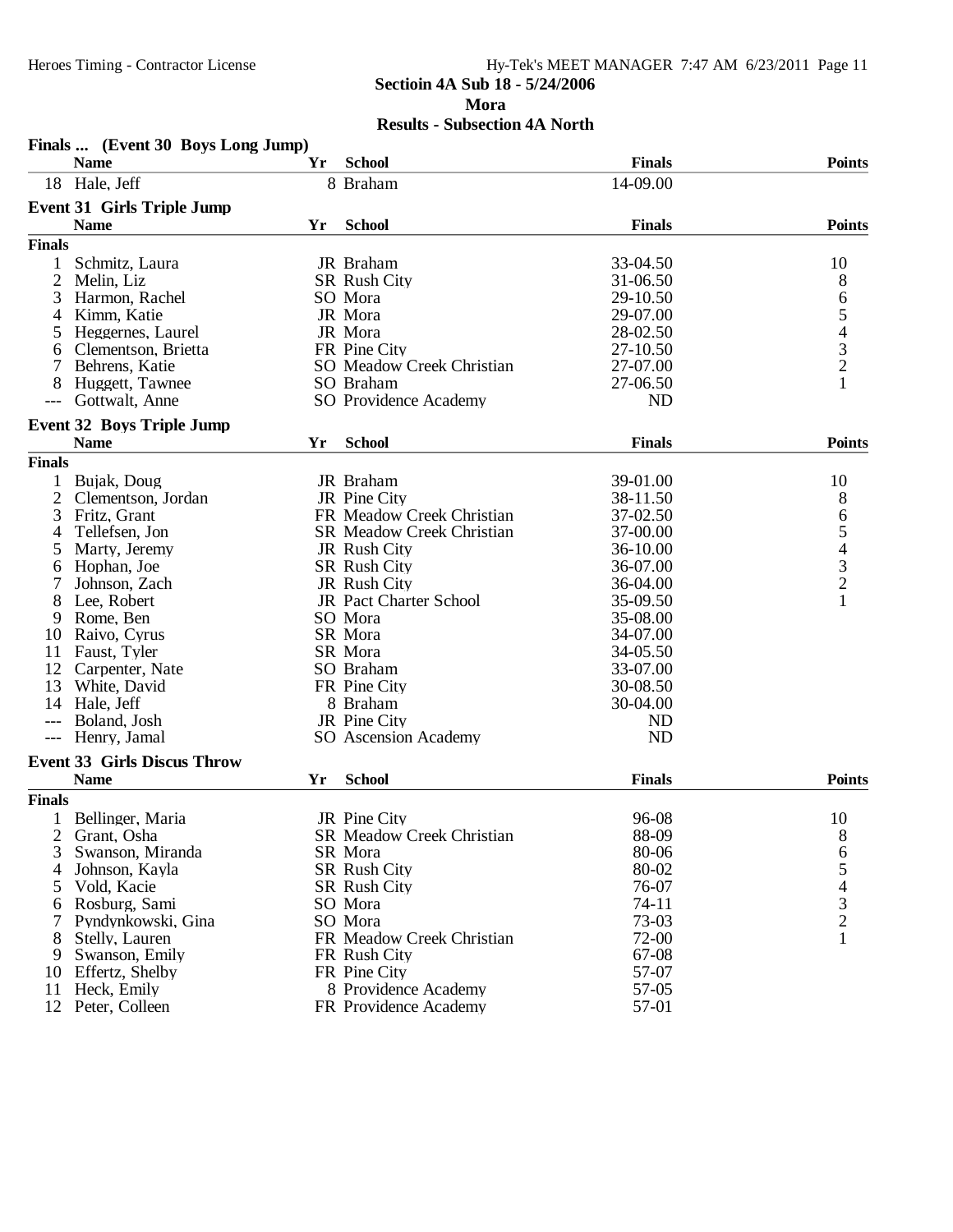**Mora**

|                | Finals  (Event 33 Girls Discus Throw) |    |                                  |               |               |
|----------------|---------------------------------------|----|----------------------------------|---------------|---------------|
|                | <b>Name</b>                           | Yr | <b>School</b>                    | <b>Finals</b> | <b>Points</b> |
| 13             | Phetteplace, Laina                    |    | SR Pine City                     | 56-09         |               |
|                | 14 Diedi, Dani                        |    | <b>SO</b> Meadow Creek Christian | 51-06         |               |
|                | 15 Cochran, Jean                      |    | 8 Braham                         | 51-03         |               |
|                | 16 Ogbeneaudia, Tennah                |    | SO Ascension Academy             | 49-05         |               |
|                | 17 Palmer, Ashley                     |    | SO Ascension Academy             | 47-09         |               |
|                | 18 Nordenstrom, Dan                   |    | 7 Providence Academy             | $46 - 08$     |               |
| 19             | Fernandez, Dorissa                    |    | SO Ascension Academy             | 36-02         |               |
|                | <b>Event 34 Boys Discus Throw</b>     |    |                                  |               |               |
|                | <b>Name</b>                           | Yr | <b>School</b>                    | <b>Finals</b> | <b>Points</b> |
| <b>Finals</b>  |                                       |    |                                  |               |               |
| 1              | Raivo, Cyrus                          |    | SR Mora                          | 158-01        | 10            |
| $\overline{c}$ | Nordenstrom, Jared                    |    | JR Providence Academy            | 130-01        | 8             |
| 3              | Thieman, Brice                        |    | SR Pine City                     | 123-03        |               |
| 4              | Cook, Ben                             |    | JR Rush City                     | 115-04        | 65432         |
|                |                                       |    |                                  | $107 - 11$    |               |
| 5              | Hambly, Danny                         |    | FR Pine City                     | 106-01        |               |
| 6              | Linder, Justin                        |    | SO Mora                          |               |               |
|                | Hatfield, Chad                        |    | SO Mora                          | 105-08        |               |
| 8              | Wuorinen, Matt                        |    | <b>SR Rush City</b>              | 94-04         | $\mathbf{1}$  |
| 9              | Erickson, Eli                         |    | JR Meadow Creek Christian        | 91-01         |               |
| 10             | Splett, Ben                           |    | FR Pine City                     | 88-07         |               |
| 11             | Mclellan, Jake                        |    | JR Meadow Creek Christian        | 83-05         |               |
| 12             | Dimberio, Josh                        |    | 6 Braham                         | 80-05         |               |
| 13             | Zagzebski, Eddie                      |    | SO Providence Academy            | 72-01         |               |
| 14             | Deadrick, Doug                        |    | FR Braham                        | 61-01         |               |
| $---$          | Jones, Drayton                        |    | <b>SO</b> Meadow Creek Christian | <b>ND</b>     |               |
|                | <b>Event 35 Girls Shot Put</b>        |    |                                  |               |               |
|                | <b>Name</b>                           | Yr | <b>School</b>                    | <b>Finals</b> | <b>Points</b> |
| <b>Finals</b>  |                                       |    |                                  |               |               |
| 1              | Grant, Osha                           |    | <b>SR Meadow Creek Christian</b> | 33-08.00      | 10            |
| 2              | Swanson, Miranda                      |    | SR Mora                          | 30-10.00      | 8             |
| 3              | Townley, Shantelle                    |    | SO Rush City                     | 28-03.00      |               |
| 4              | Bellinger, Maria                      |    | JR Pine City                     | 28-02.00      | 65432         |
| 5              | Rosburg, Sami                         |    | SO Mora                          | 27-04.00      |               |
| 6              | Stelly, Lauren                        |    | FR Meadow Creek Christian        | 27-03.00      |               |
| 7              | Vold, Kacie                           |    | <b>SR Rush City</b>              | 25-10.00      |               |
| 8              | Pyndynkowski, Gina                    |    | SO Mora                          | 25-02.00      | $\mathbf{1}$  |
| 9              | Palmer, Ashley                        |    | <b>SO</b> Ascension Academy      | 24-01.00      |               |
| 10             | Rogers, Becca                         |    | JR Rush City                     | 23-05.00      |               |
| 11             | Ogbeneaudia, Tennah                   |    | SO Ascension Academy             | 20-01.00      |               |
| 12             | Nordenstrom, Dana                     |    | 7 Providence Academy             | 19-11.00      |               |
| 13             | Effertz, Shelby                       |    | FR Pine City                     | 19-10.00      |               |
| 14             | Cochran, Jean                         |    | 8 Braham                         | 19-02.00      |               |
| 15             | Fedder, Jade                          |    | FR Pine City                     | 18-10.00      |               |
| 16             | Peters, Colleen                       |    | FR Providence Academy            | 18-00.00      |               |
| 17             | Woods-Pratt, Shakeva                  |    | SO Ascension Academy             | 16-01.00      |               |
|                |                                       |    |                                  |               |               |